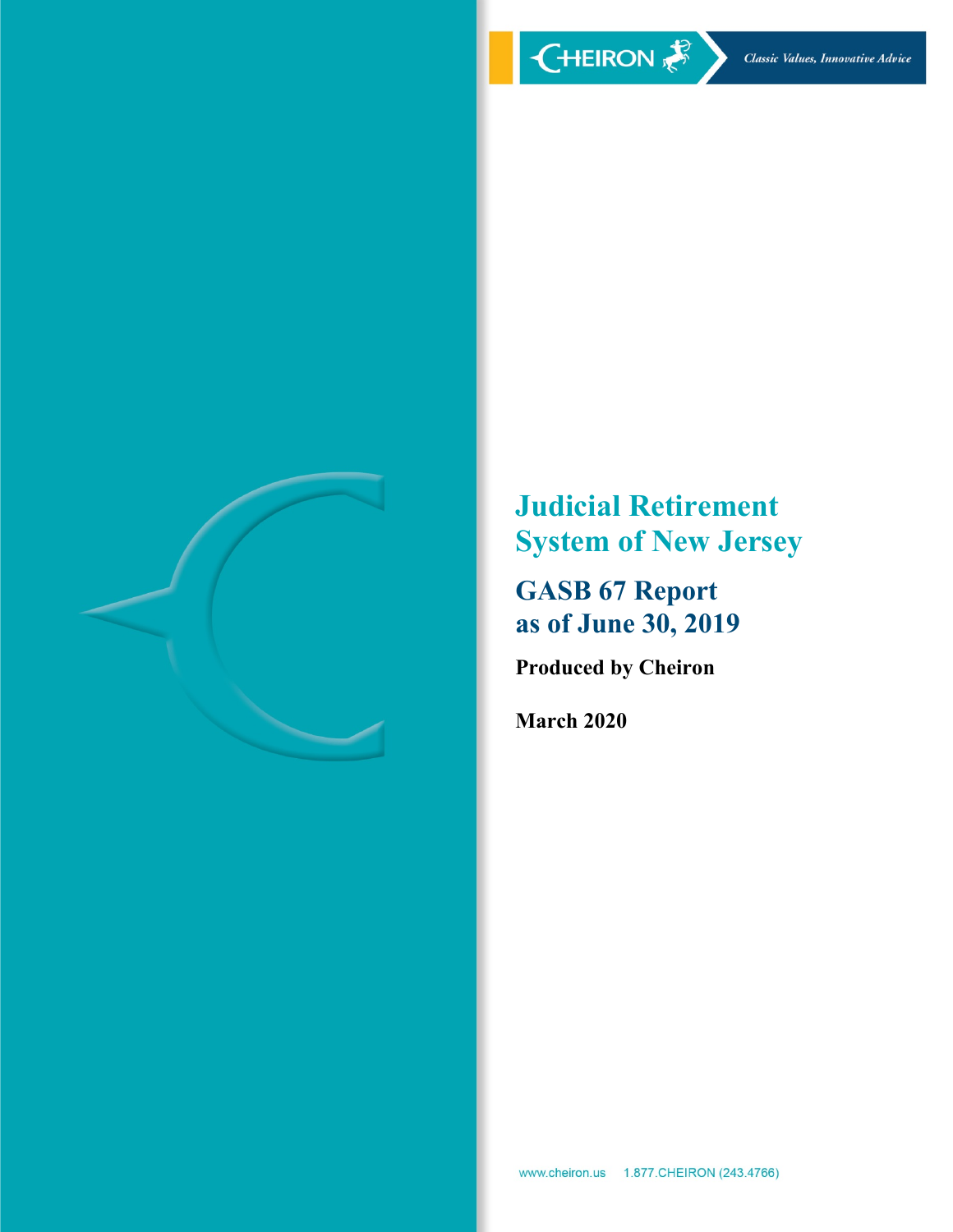# **TABLE OF CONTENTS**

| <b>Section</b>                  | Page |
|---------------------------------|------|
| Section I                       |      |
| Section II                      |      |
| <b>Section III</b>              |      |
| Section IV                      |      |
| Section V                       |      |
| Section VI                      |      |
|                                 |      |
| <i><u><b>Appendices</b></u></i> |      |
| Appendix A                      |      |
| Appendix B                      |      |
| Appendix C                      |      |
| Appendix D                      |      |
| Appendix E                      |      |

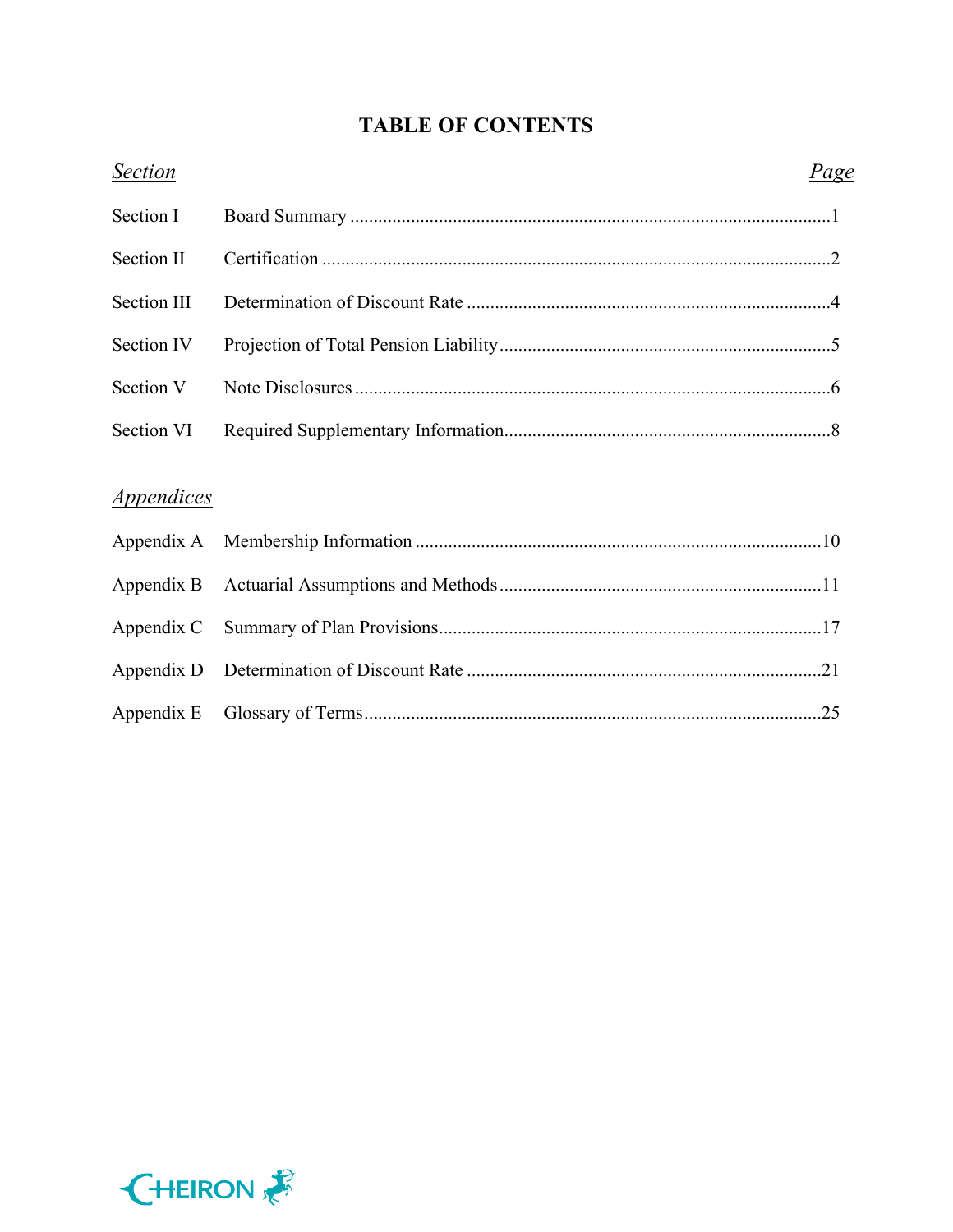## **SECTION I – BOARD SUMMARY**

The purpose of this report is to provide accounting and financial disclosure information under Governmental Accounting Standards Board Statement 67 for the Judicial Retirement System of New Jersey (JRS, Plan, or System). This information includes:

- Projection of the Total Pension Liability from the valuation date to the measurement date,
- Calculation of the Net Pension Liability at the discount rate as well as discount rates 1% higher and lower than the discount rate, and
- Changes in the Net Pension Liability.

# **Highlights**

The reporting date for JRS is June 30, 2019. Measurements as of the reporting date are based on the fair value of assets as of June 30, 2019 and the Total Pension Liability as of the valuation date, July 1, 2018, updated to June 30, 2019. As a result of the Experience Study covering the period July 1, 2014 through June 30, 2018, the assumed rates of retirement, mortality, salary increases and inflation were updated. To see a detailed comparison of the changes refer to the Draft Experience Study. The assumed discount rate used to measure the Total Pension Liability also changed as of the measurement date. We are not aware of any other significant events between the valuation date and the measurement date so the update procedures only included the addition of service cost and interest cost offset by actual benefit payments, and an adjustment to reflect the changes in assumptions.

The following table provides a summary of the key results during this reporting period.

| <b>Table I-1</b><br><b>Summary of Results</b>                 |   |                              |          |                            |  |  |  |
|---------------------------------------------------------------|---|------------------------------|----------|----------------------------|--|--|--|
| <b>Measurement Date</b>                                       |   | <b>June 30, 2019</b>         |          | <b>June 30, 2018</b>       |  |  |  |
| <b>Total Pension Liability</b><br>Plan Fiduciary Net Position | S | 1,110,222,406<br>157,864,193 | <b>S</b> | 922,019,220<br>167,724,348 |  |  |  |
| Net Pension Liability                                         | S | 952,358,213                  |          | 754,294,872                |  |  |  |

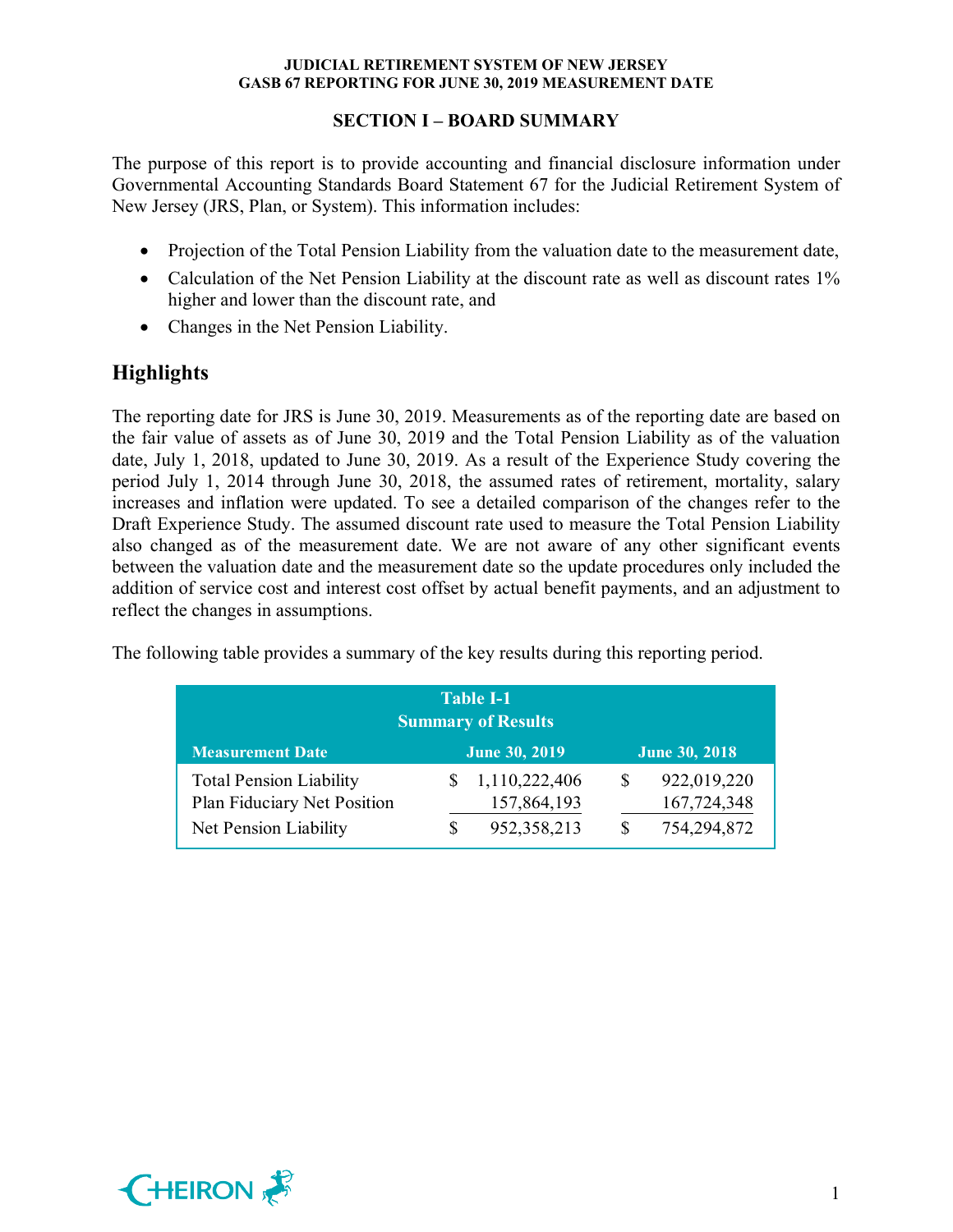#### **SECTION II – CERTIFICATION**

The purpose of this report is to provide accounting and financial reporting information under GASB 67 for the Judicial Retirement System of New Jersey (JRS). This report is for the use of JRS, the Division of Pensions and Benefits (DPB) and their auditors in preparing financial reports in accordance with applicable law and accounting requirements. This report is not appropriate for other purposes, including the measurement of funding requirements for JRS and estimating the price to settle JRS's obligations.

In preparing our report, we relied on information (some oral and some written) supplied by the Division of Pensions and Benefits. This information includes, but is not limited to, the plan provisions, employee data, and financial information. We performed an informal examination of the obvious characteristics of the data for reasonableness and consistency in accordance with Actuarial Standard of Practice No. 23.

Future actuarial measurements may differ significantly from the current measurements due to such factors as the following: plan experience differing from that anticipated by the economic or demographic assumptions; changes in economic or demographic assumptions; and changes in plan provisions or applicable law.

For purposes of this report, the projection of the Plan's contributions and projected benefit payments as of June 30, 2019 was based on the recommended demographic assumptions of the July 1, 2014 – June 30, 2018 Draft Experience Study, pending approval by the State House Commission. The calculation of the Total Pension Liability as of June 30, 2019 was based on the same demographic assumptions except for the mortality assumption, which was based on the SOA's MP-2019 mortality improvement scale upon direction from the DPB. While we do not find the use of the SOA's Scale MP-2019 unreasonable, it does not reflect the analysis of actual mortality experience from our Experience Study which was the basis for our recommended mortality assumptions, including the mortality improvement scale.

Based on the State Treasurer's recommendation the following investment return assumptions are used to determine the actuarially determined contributions:

- Effective with the July 1, 2017 valuation: 7.50% per annum,
- Effective with the July 1, 2019 valuation: 7.30% per annum,
- Effective with the July 1, 2021 valuation: 7.00% per annum.

In accordance with Paragraph 40 of GASB Statement No. 67, the projection of the Plan's fiduciary net position is based on a long-term expected rate of return of 7.00% per annum.

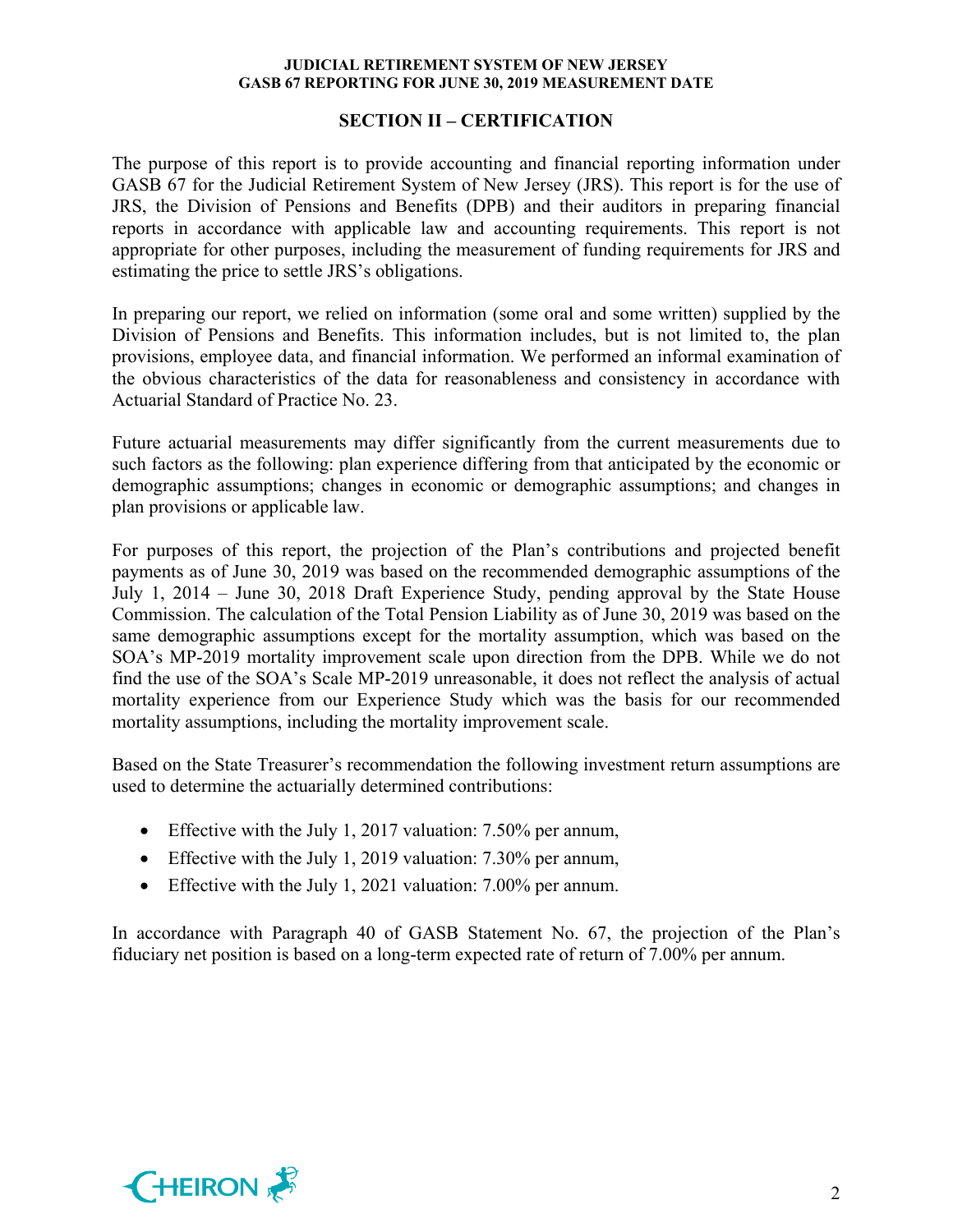#### **SECTION II – CERTIFICATION**

This report and its contents have been prepared in accordance with generally recognized and accepted actuarial principles and practices and our understanding of the Code of Professional Conduct and applicable Actuarial Standards of Practice set out by the Actuarial Standards Board as well as applicable laws and regulations. Furthermore, as credentialed actuaries, we meet the Qualification Standards of the American Academy of Actuaries to render the opinion contained in this report. This report does not address any contractual or legal issues. We are not attorneys and our firm does not provide any legal services or advice.

This report was prepared for JRS for the purposes described herein and for the use by the plan auditor in completing an audit related to the matters herein. Other users of this report are not intended users as defined in the Actuarial Standards of Practice, and Cheiron assumes no duty or liability to such other users.

Janet Cranna, FSA, FCA, MAAA, EA Anu Patel, FSA, MAAA, EA Principal Consulting Actuary Principal Consulting Actuary

Anu Patil

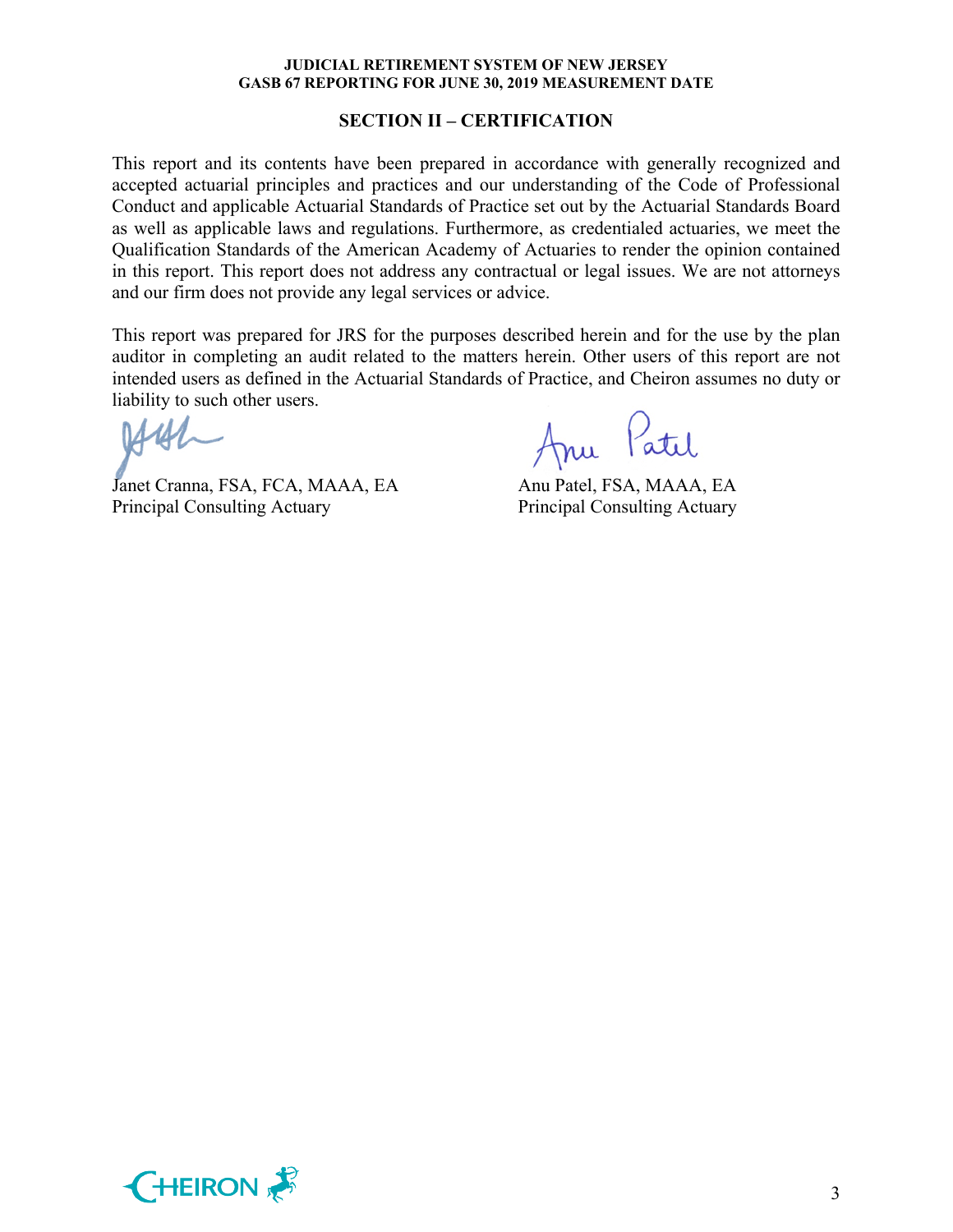## **SECTION III – DETERMINATION OF DISCOUNT RATE**

The discount rate used to measure the Total Pension Liability was 4.09% as of June 30, 2018 and 4.07% as of June 30, 2019. As discussed with the Division of Pensions and Benefits, the projection of cash flows used to determine the discount rate as of June 30, 2019 assumed:

- In accordance with Paragraph 40 of GASB Statement No. 67, the projection of the Plan's fiduciary net position is based on a long-term expected rate of return of 7.00% per annum.
- In accordance with Paragraph 37 of GASB Statement No. 67, the projection of the Plan's contributions and projected benefit payments are based on the same assumptions used to determine the expected contributions for the System. The demographic assumption are based on the recommendations of the July 1, 2014 – June 30, 2018 Draft Experience Study, pending approval by the State House Commission.

Based on the State Treasurer's recommendation the following investment return assumptions are used to determine the actuarially determined contributions:

- o Effective with the July 1, 2017 valuation: 7.50% per annum,
- o Effective with the July 1, 2019 valuation: 7.30% per annum,
- o Effective with the July 1, 2021 valuation: 7.00% per annum.
- It is assumed that the State will contribute 70.00% of the actuarially determined contribution for JRS and 100% of its Non-Contributory Group Insurance Premium Fund (NCGIPF) contribution for all years of the projection. The 70.00% contribution rate is the total State contribution rate expected to be paid in fiscal year ending June 30, 2020 with respect to the actuarially determined contribution for the fiscal year ending June 30, 2020 for all State administered retirement systems.
- Consistent with Chapter 83, P.L. 2016, it is assumed that the State will make pension contributions in equal amounts at the end of each quarter.
- Annual administrative expenses are assumed to be 0.34% of expected pension benefit payments.

Based on these assumptions, the pension Plan's fiduciary net position was projected to be available to make all projected future benefit payments of current Plan members through fiscal year 2030. Municipal bond rates of 3.87% as of June 30, 2018 and 3.50% as of June 30, 2019 were used in the development of the blended GASB discount rate after the Plan's fiduciary net position was no longer sufficient to make future benefit payments. As selected by the State Treasurer, the rates are based on the Bond Buyer GO 20-Bond Municipal Bond Index. Based on the long-term rate of return of 7.00% and the municipal bond rate of 3.87% as of June 30, 2018 and the long-term rate of return of 7.00% and the municipal bond rate of 3.50% as of June 30, 2019, the blended GASB discount rates are 4.09% as of June 30, 2018 and **4.07%** as of June 30, 2019. The assumed discount rates have been determined in accordance with the method prescribed by GASB Statement No. 67.

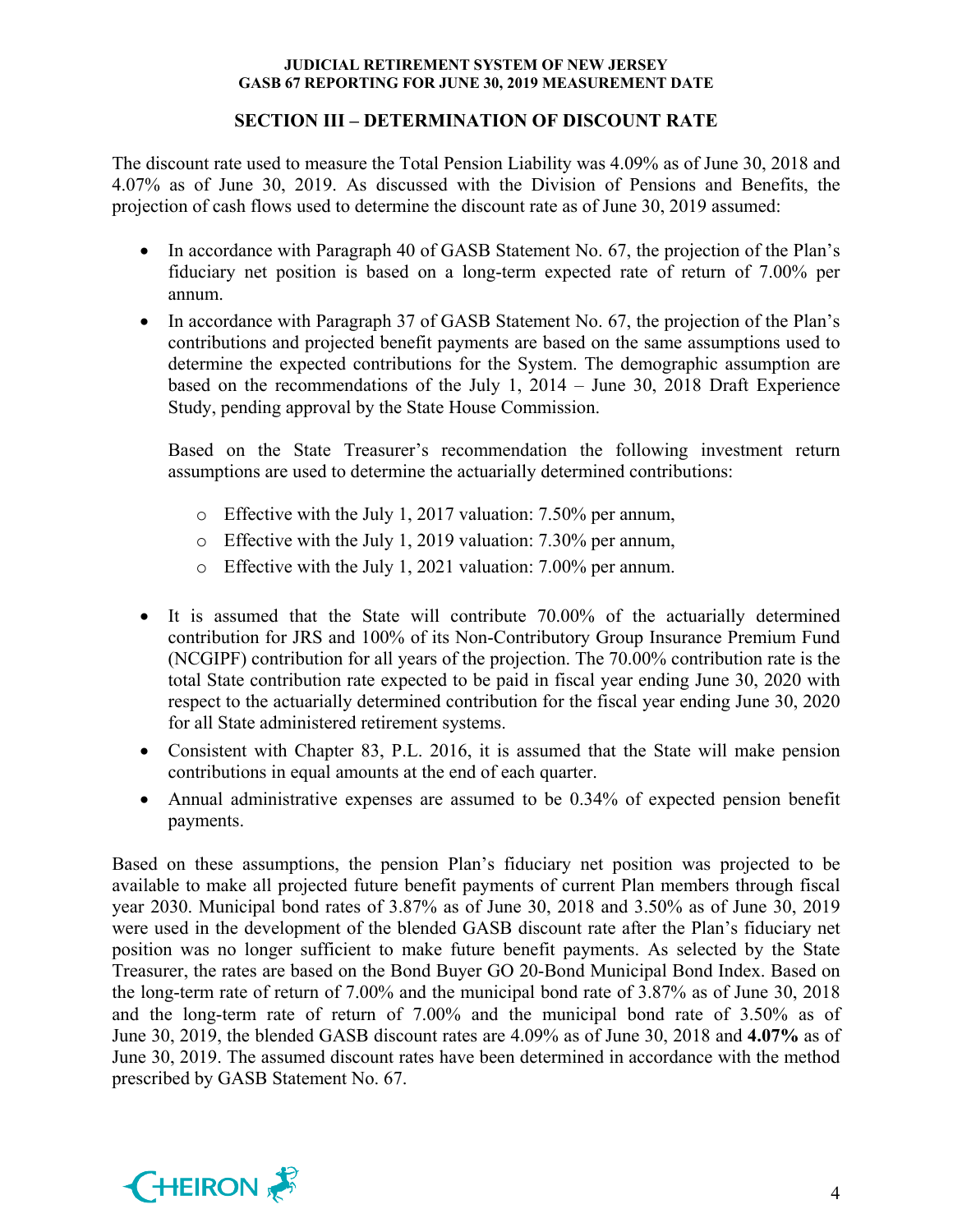## **SECTION IV – PROJECTION OF TOTAL PENSION LIABILITY**

The Total Pension Liability (TPL) at the end of the measurement year, June 30, 2019, is measured as of a valuation date of July 1, 2018 and projected to June 30, 2019. The TPL and service cost were calculated using the Entry Age Normal Cost Method as prescribed by GASB 67. All TPL amounts shown in Table IV-1 below include liabilities attributable to the NCGIPF. In addition, employer transfer contributions and member transfer contributions with accumulated interest have been added to the June 30, 2019 TPL.

During the measurement year there was a change in assumptions. There were no other significant events during the projection period of which we are aware. Because the TPL shown in the prior report was measured as of July 1, 2017 and projected to June 30, 2018, it will not match the amounts measured as of July 1, 2018 that are shown in this exhibit.

The following table shows the projection of the TPL at discount rates equal to the rate used for disclosure and plus and minus one percent from the rate used for disclosure.

| <b>Table IV-1</b><br><b>Projection of Total Pension Liability from Valuation to Measurement Date</b> |              |                |              |                |              |                |
|------------------------------------------------------------------------------------------------------|--------------|----------------|--------------|----------------|--------------|----------------|
| <b>Discount Rate</b>                                                                                 |              | $3.07\%$       |              | $4.07\%$       |              | 5.07%          |
| <b>Total Pension Liability, 7/1/2018</b>                                                             |              |                |              |                |              |                |
| Actives                                                                                              | \$           | 437,923,339 \$ |              | 381,735,150 \$ |              | 335, 125, 033  |
| Deferred Vested                                                                                      |              | 3,782,811      |              | 3,237,115      |              | 2,801,587      |
| Retirees                                                                                             |              | 762,643,266    |              | 695, 153, 107  |              | 637,594,996    |
| <b>Total</b>                                                                                         | $\mathbf{s}$ | 1,204,349,416  | $\mathbf{s}$ | 1,080,125,372  | $\mathbf{s}$ | 975,521,616    |
| <b>Service Cost</b>                                                                                  |              | 53, 123, 192   |              | 43,808,609     |              | 36, 399, 759   |
| <b>Benefit Payments</b>                                                                              |              | (59, 591, 606) |              | (59, 591, 606) |              | (59, 591, 606) |
| <b>Transfer Contributions - Employer</b>                                                             |              | 722,322        |              | 722,322        |              | 722,322        |
| <b>Transfer Contributions - Member</b>                                                               |              | 587,796        |              | 587,796        |              | 587,796        |
| <b>Interest</b>                                                                                      |              | 37,716,551     |              | 44,569,913     |              | 49,845,244     |
| <b>Total Pension Liability, 6/30/2019</b>                                                            | S            | 1,236,907,671  | S.           | 1,110,222,406  | -SS          | 1,003,485,131  |

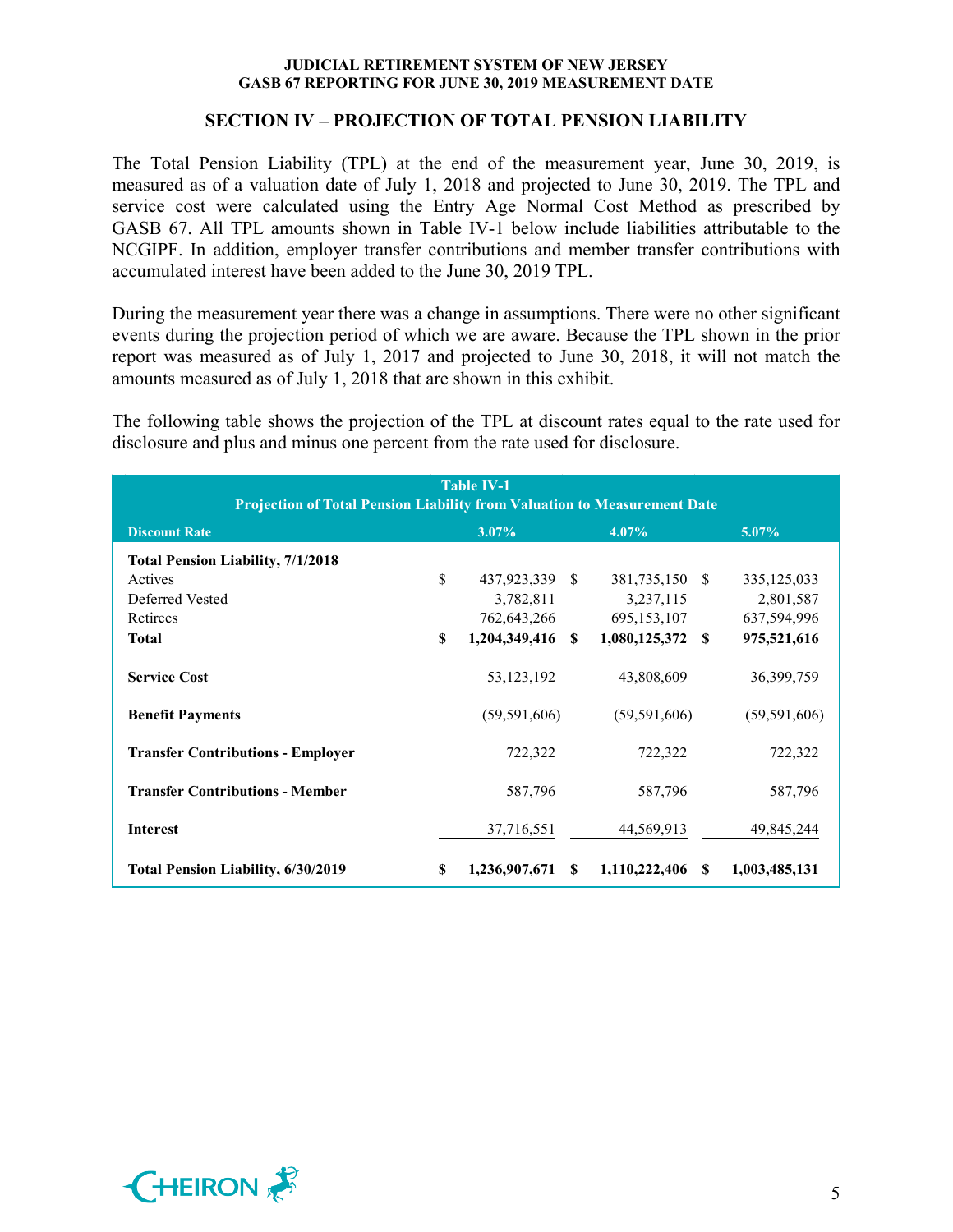#### **SECTION V – NOTE DISCLOSURES**

The following table shows the changes in the Total Pension Liability, the Plan Fiduciary Net Position (i.e., fair value of System assets), and the Net Pension Liability during the Measurement Year. There were changes in assumptions including the assumed rates of retirement, mortality, salary increases, and inflation as a result of the July 1, 2014 - June 30, 2018 Draft Experience Study. The mortality rates used for the TPL were based on the MP-2019 mortality improvement scale as directed by the DPB. In addition, the discount rate was decreased from 4.09% as of June 30, 2018 to 4.07% as of June 30, 2019 in accordance with the method prescribed by GASB Statement No. 67. The impact of these changes is displayed in the following table.

|                                                    | <b>Table V-1</b><br><b>Change in Net Pension Liability</b> |   |                                                     |    |                                                       |
|----------------------------------------------------|------------------------------------------------------------|---|-----------------------------------------------------|----|-------------------------------------------------------|
|                                                    |                                                            |   | <b>Increase (Decrease)</b>                          |    |                                                       |
|                                                    | <b>Total Pension</b><br><b>Liability</b><br>(a)            |   | <b>Plan Fiduciary</b><br><b>Net Position</b><br>(b) |    | <b>Net Pension</b><br><b>Liability</b><br>$(a) - (b)$ |
| <b>Balances at 6/30/2018</b>                       | \$<br>922,019,220                                          | S | 167,724,348                                         | \$ | 754,294,872                                           |
| Changes for the year:                              |                                                            |   |                                                     |    |                                                       |
| Service cost                                       | 37,584,273                                                 |   |                                                     |    | 37,584,273                                            |
| Interest                                           | 38,067,870                                                 |   |                                                     |    | 38,067,870                                            |
| Changes of benefits                                | 0                                                          |   |                                                     |    | 0                                                     |
| Differences between expected and actual experience | 19,557,727                                                 |   |                                                     |    | 19,557,727                                            |
| Changes of assumptions                             | 151,274,804                                                |   |                                                     |    | 151,274,804                                           |
| Contributions - employer                           |                                                            |   | 29,702,700                                          |    | (29,702,700)                                          |
| Contributions - member                             |                                                            |   | 9,688,270                                           |    | (9,688,270)                                           |
| Transfers from other systems - employer            | 722,322                                                    |   | 722,322                                             |    | $\theta$                                              |
| Transfers from other systems - member              | 587,796                                                    |   | 587,796                                             |    | 0                                                     |
| Net investment income                              |                                                            |   | 9,230,701                                           |    | (9,230,701)                                           |
| Benefit payments                                   | (59, 591, 606)                                             |   | (59, 591, 606)                                      |    | $_{0}$                                                |
| Administrative expense                             |                                                            |   | (200, 338)                                          |    | 200,338                                               |
| Net changes                                        | 188,203,186                                                |   | (9,860,155)                                         |    | 198,063,341                                           |
| <b>Balances at 6/30/2019</b>                       | 1,110,222,406                                              | S | 157,864,193                                         | S  | 952,358,213                                           |

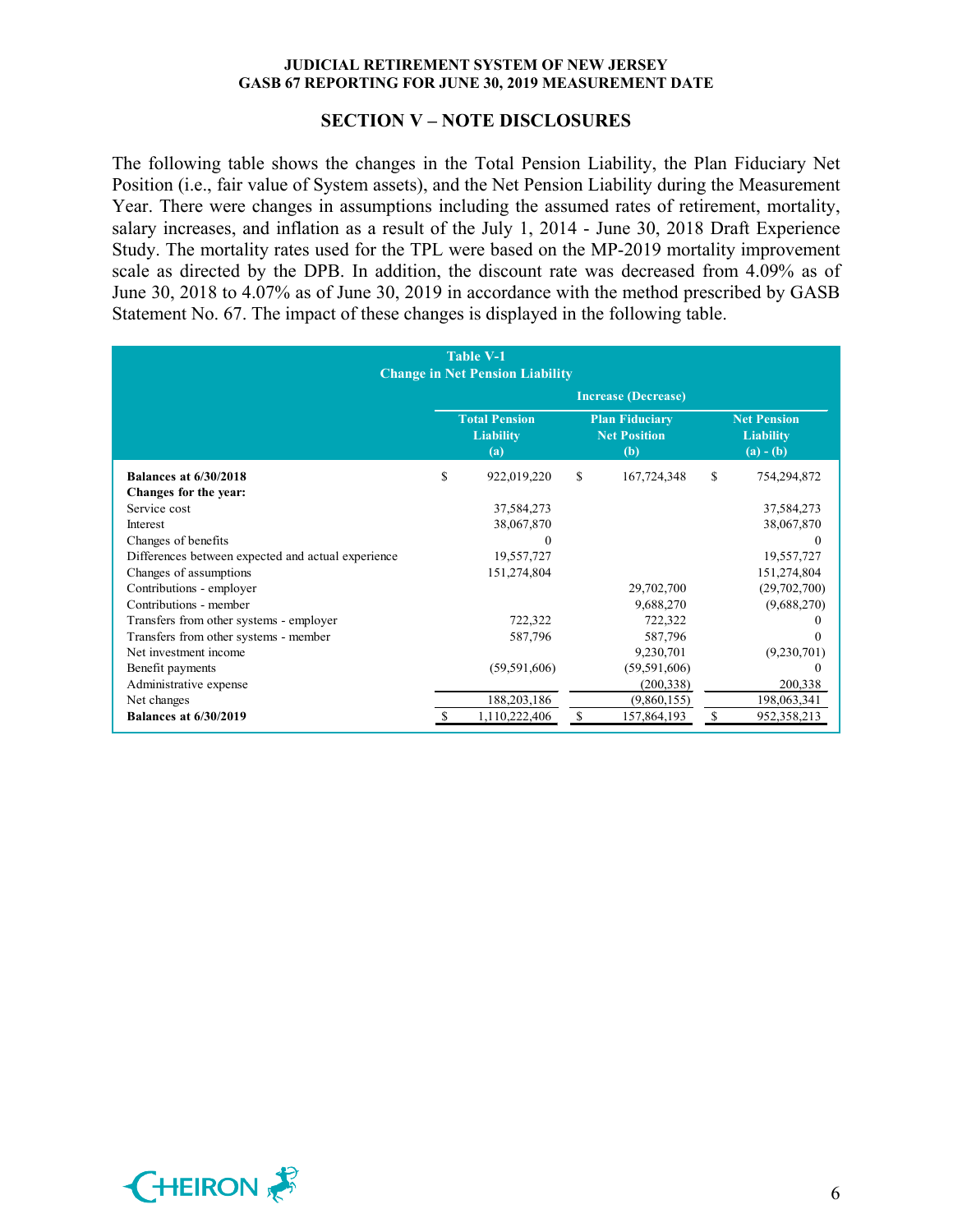## **SECTION V – NOTE DISCLOSURES**

Changes in the discount rate affect the measurement of the TPL. Lower discount rates produce a higher TPL and higher discount rates produce a lower TPL. Because the discount rate does not affect the measurement of assets, the percentage change in the NPL can be very significant for a relatively small change in the discount rate. The following table shows the sensitivity of the NPL to the discount rate.

| Table V-2<br><b>Sensitivity of Net Pension Liability to Changes in Discount Rate</b>   |   |                                               |    |                                             |          |                                             |
|----------------------------------------------------------------------------------------|---|-----------------------------------------------|----|---------------------------------------------|----------|---------------------------------------------|
|                                                                                        |   | $1\%$<br><b>Decrease</b><br>$3.07\%$          |    | <b>Discount</b><br>Rate<br>$4.07\%$         |          | $1\%$<br><b>Increase</b><br>$5.07\%$        |
| <b>Total Pension Liability</b><br>Plan Fiduciary Net Position<br>Net Pension Liability | S | 1,236,907,671<br>157,864,193<br>1,079,043,478 | -S | 1,110,222,406<br>157,864,193<br>952,358,213 | \$.<br>S | 1,003,485,131<br>157,864,193<br>845,620,938 |
| Plan Fiduciary Net Position as a<br>Percentage of the Total Pension Liability          |   | 12.8%                                         |    | $14.2\%$                                    |          | 15.7%                                       |

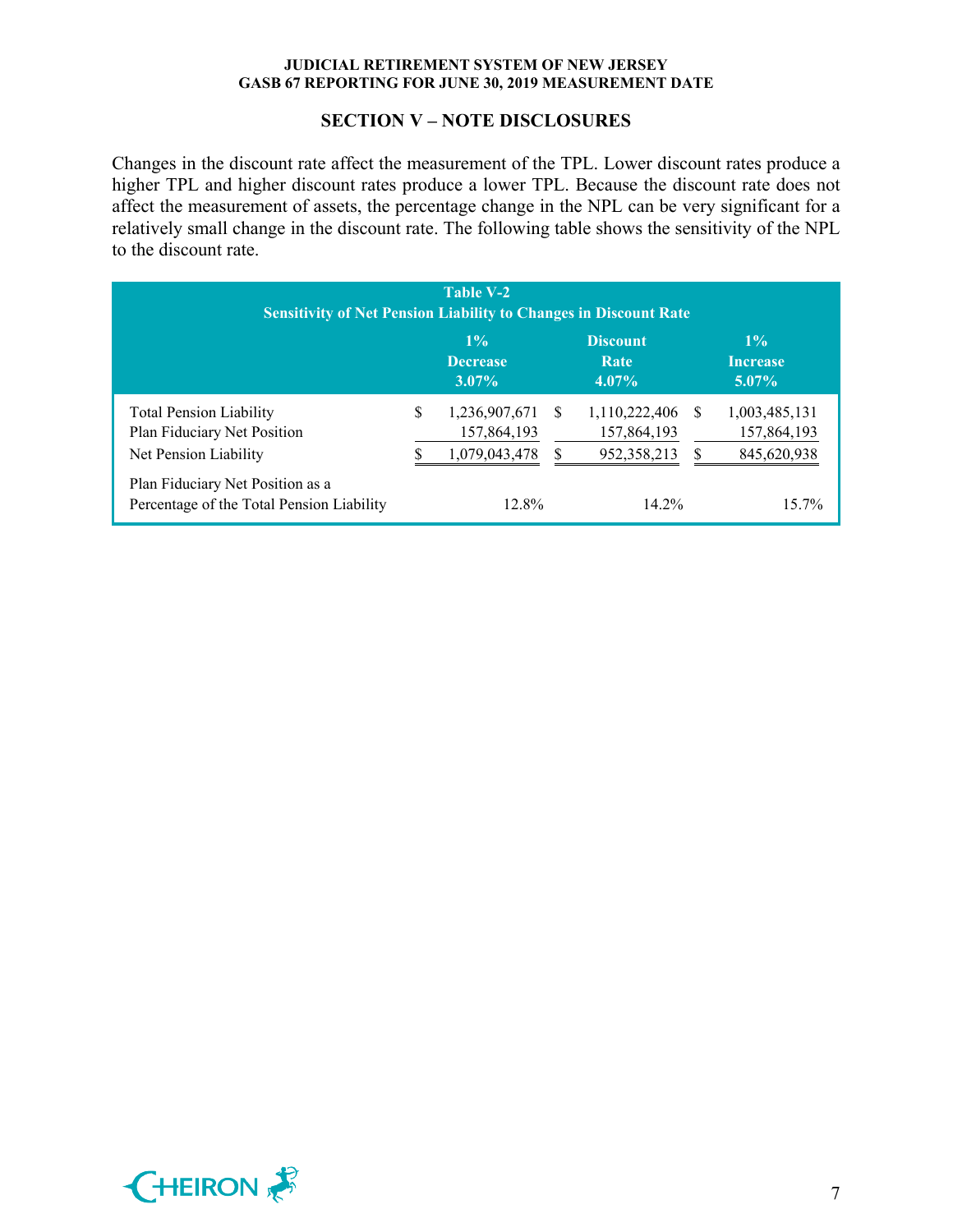## **SECTION VI – REQUIRED SUPPLEMENTARY INFORMATION**

The schedule below shows the changes in NPL and related ratios required by GASB for the current and prior years.

| <b>Table VI-1</b><br><b>Schedule of Changes in Net Pension Liability and Related Ratios</b> |    |                  |             |                 |  |
|---------------------------------------------------------------------------------------------|----|------------------|-------------|-----------------|--|
|                                                                                             |    | <b>FYE 2019</b>  |             | <b>FYE 2018</b> |  |
| <b>Total Pension Liability</b>                                                              |    |                  |             |                 |  |
| Service cost                                                                                | \$ | 37,584,273 \$    |             | 35,477,981      |  |
| Interest (includes interest on service cost)                                                |    | 38,067,870       |             | 36,209,627      |  |
| Changes of benefit terms                                                                    |    | $\theta$         |             | $\mathbf{0}$    |  |
| Differences between expected and actual experience                                          |    | 19,557,727       |             | (8,553,096)     |  |
| Changes of assumptions                                                                      |    | 151,274,804      |             | (23,084,707)    |  |
| Transfers from other systems - employer                                                     |    | 722,322          |             | 672,453         |  |
| Transfers from other systems - member                                                       |    | 587,796          |             | 2,187,388       |  |
| Benefit payments, including refunds of member contributions                                 |    | (59, 591, 606)   |             | (58, 286, 421)  |  |
| Net change in total pension liability                                                       | \$ | 188,203,186 \$   |             | (15,376,775)    |  |
| <b>Total pension liability - beginning</b>                                                  |    | 922,019,220      |             | 937,395,995     |  |
| <b>Total pension liability - ending</b>                                                     | \$ | 1,110,222,406    | $\mathbf S$ | 922,019,220     |  |
| <b>Plan fiduciary net position</b>                                                          |    |                  |             |                 |  |
| Contributions - employer                                                                    | \$ | 29,702,700       | -S          | 24,023,637      |  |
| Contributions - member                                                                      |    | 9,688,270        |             | 9,177,453       |  |
| Transfers from other systems - employer                                                     |    | 722,322          |             | 672,453         |  |
| Transfers from other systems - member                                                       |    | 587,796          |             | 2,187,388       |  |
| Net investment income                                                                       |    | 9,230,701        |             | 14,809,869      |  |
| Benefit payments, including refunds of member contributions                                 |    | (59, 591, 606)   |             | (58, 286, 421)  |  |
| Administrative expense                                                                      |    | (200, 338)       |             | (185, 364)      |  |
| Net change in plan fiduciary net position                                                   | S  | $(9,860,155)$ \$ |             | (7,600,985)     |  |
| Plan fiduciary net position - beginning                                                     |    | 167,724,348      |             | 175, 325, 333   |  |
| Plan fiduciary net position - ending                                                        | \$ | 157,864,193      | $\mathbb S$ | 167,724,348     |  |
| Net pension liability - ending                                                              | \$ | 952,358,213      | \$          | 754,294,872     |  |
| Plan fiduciary net position as a percentage of the total pension liability                  |    | 14.22%           |             | 18.19%          |  |
| Covered payroll                                                                             | \$ | 77, 763, 777     | -S          | 69,216,709      |  |
| Net pension liability as a percentage of covered employee payroll                           |    | 1,224.68%        |             | 1,089.76%       |  |

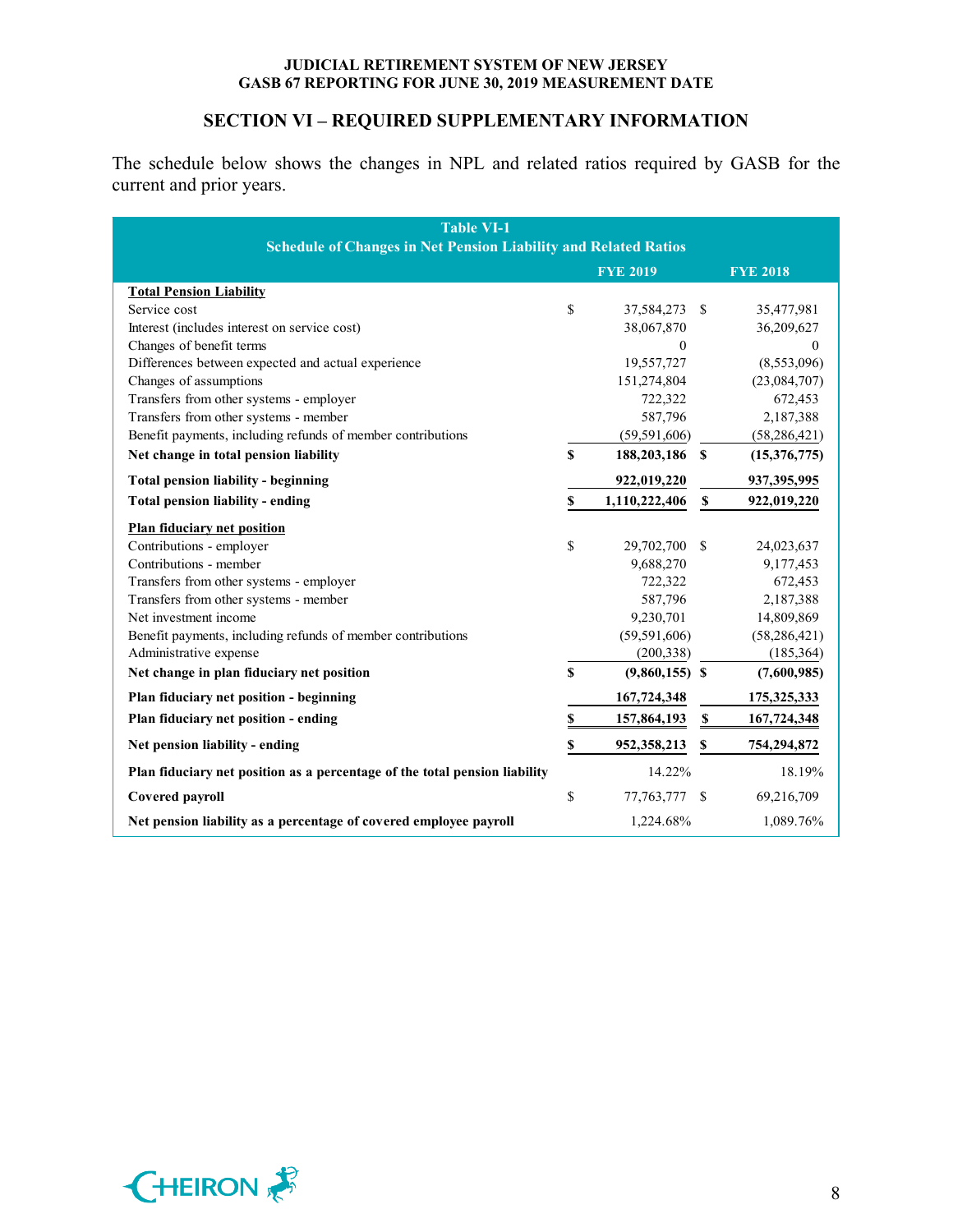## **SECTION VI – REQUIRED SUPPLEMENTARY INFORMATION**

If an Actuarially Determined Contribution (ADC) is calculated, the following schedule is required. An ADC is a contribution amount determined in accordance with Actuarial Standards of Practice. Amounts shown for the ADC and actual contributions in the table below include the Non-Contributory Group Insurance Premium Fund costs.

| <b>Table VI-2</b><br><b>Schedule of Employer Contributions</b>                                                                                         |   |                                        |     |                                        |  |  |
|--------------------------------------------------------------------------------------------------------------------------------------------------------|---|----------------------------------------|-----|----------------------------------------|--|--|
|                                                                                                                                                        |   | <b>FYE 2019</b>                        |     | <b>FYE 2018</b>                        |  |  |
| <b>Actuarially Determined Contribution</b><br>Contributions in Relation to the Actuarially Determined Contribution<br>Contribution Deficiency/(Excess) | S | 49,099,041<br>29,702,700<br>19,396,341 | - S | 47,224,943<br>24,023,637<br>23,201,306 |  |  |
| Covered Payroll<br>Contributions as a Percentage of Covered Payroll                                                                                    | S | 77,763,777 \$<br>38.20%                |     | 69,216,709<br>34.71%                   |  |  |

The following summarizes key methods and assumptions used to determine the Actuarially Determined Contribution for FYE 2019.

| Valuation Date:        | July 1, 2017                                                                 |
|------------------------|------------------------------------------------------------------------------|
| Timing:                | Actuarial determined contributions are calculated as of the July 1 preceding |
|                        | the fiscal year in which contributions are made.                             |
| Actuarial cost method: | Projected Unit Credit                                                        |
| Amortization method:   | Level dollar                                                                 |
| Remaining              | Open 30-year period                                                          |
| amortization period:   |                                                                              |
| Asset valuation        | 5-year smoothing of difference between market value and expected actuarial   |
| method:                | value                                                                        |
| Investment rate of     | 7.50%                                                                        |
| return:                |                                                                              |
| Salary increases:      | 2.00% per year through fiscal year 2025; 3.00% per year for fiscal years     |
|                        | 2026 and thereafter                                                          |
| Mortality:             | Healthy Lives: RP-2000 Combined Healthy Mortality Table, set forward 3       |
|                        | years for females, projected on a generational basis using Scale BB from the |
|                        | base year of 2000 to 2013 and the Conduent Modified 2014 Projection scale    |
|                        | thereafter                                                                   |
|                        | Disabled Lives: RP-2000 Disabled Mortality Table, set forward 2 years for    |
|                        | both males and females                                                       |

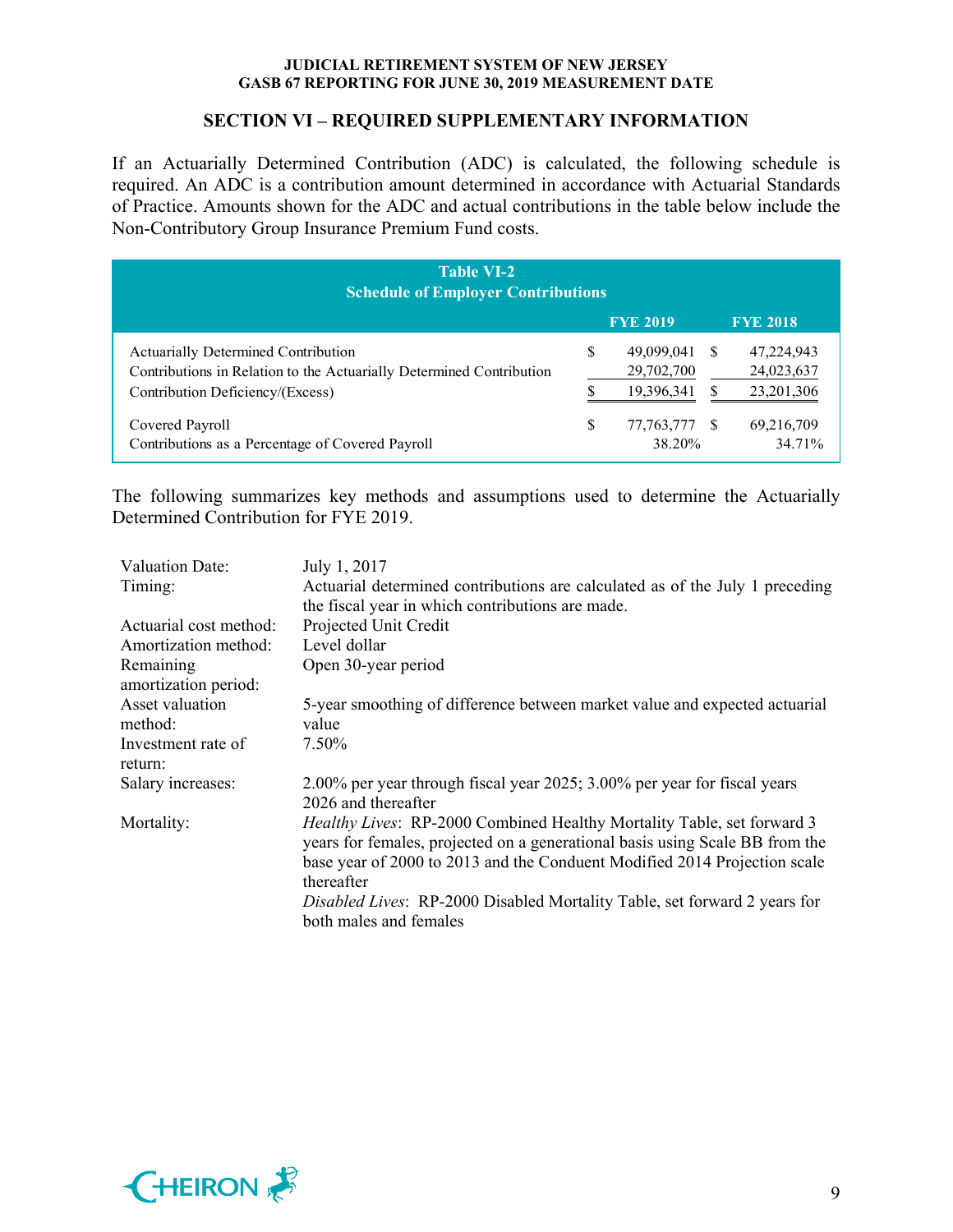## **APPENDIX A – MEMBERSHIP INFORMATION**

| <b>Plan Membership</b>                                                                 |                     |                     |  |  |  |  |
|----------------------------------------------------------------------------------------|---------------------|---------------------|--|--|--|--|
|                                                                                        | <b>July 1, 2018</b> | <b>July 1, 2017</b> |  |  |  |  |
| <b>Contributing Actives</b>                                                            | 447                 | 417                 |  |  |  |  |
| Non-Contributing Actives                                                               | 6                   | 11                  |  |  |  |  |
| <b>Terminated Vested</b>                                                               | 4                   |                     |  |  |  |  |
| Inactive Receiving Benefits                                                            | 614                 | 607                 |  |  |  |  |
| Total                                                                                  | 1,071               | 1,039               |  |  |  |  |
| Annual Compensation for Contributing Actives<br>Annual Retirement Allowances for Those | \$77,763,777        | \$69,216,709        |  |  |  |  |
| Receiving Benefits                                                                     | \$57,164,048        | \$56,283,292        |  |  |  |  |

The July 1, 2017 membership information shown in the table above is based on Cheiron's processed data and may not match the prior actuary's report.

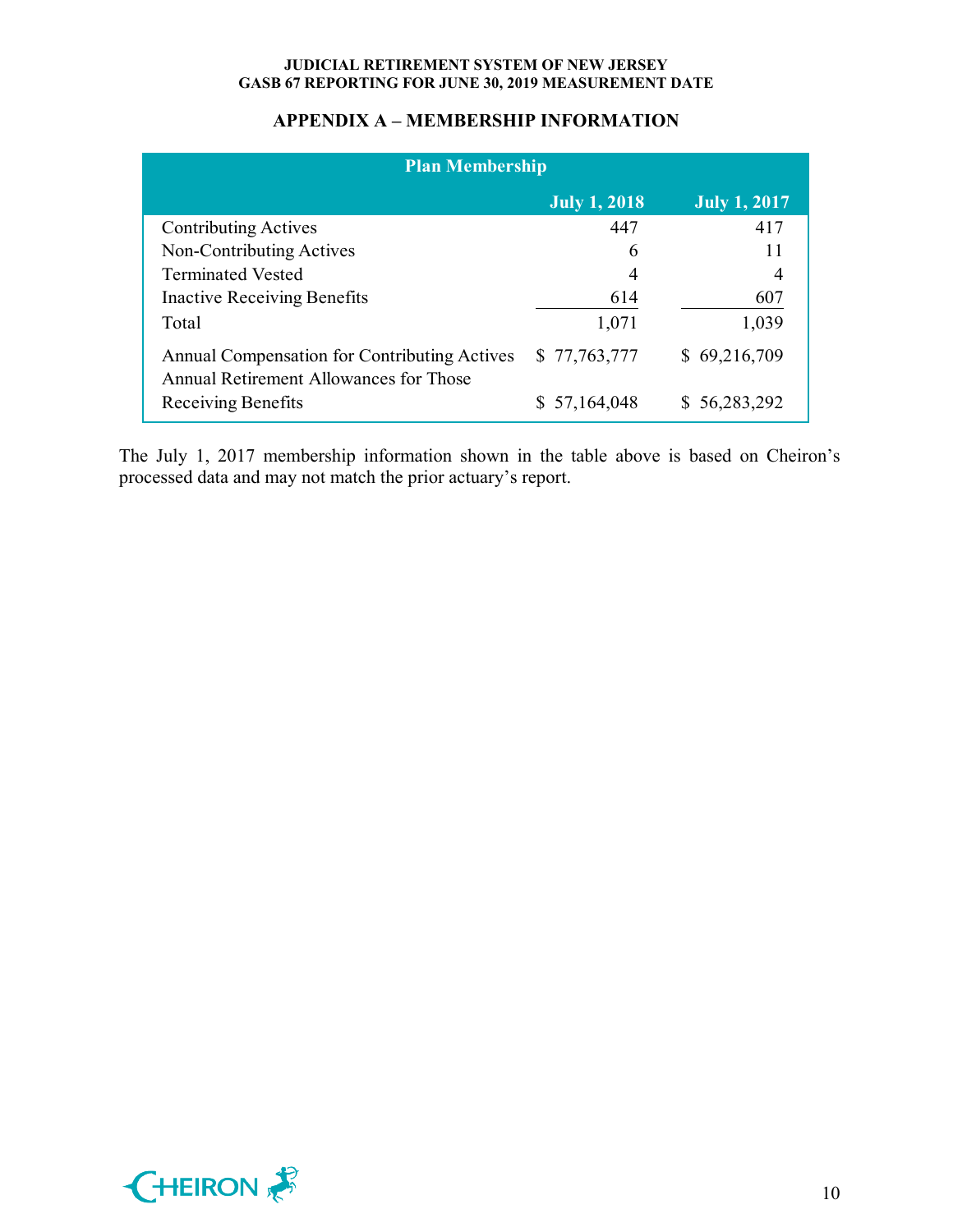# **APPENDIX B – ACTUARIAL ASSUMPTIONS AND METHODS**

# **A. Actuarial Assumptions**

| 1. Investment Rate of<br><b>Return for</b><br>determining<br><b>Actuarially</b><br><b>Determined</b><br><b>Contributions</b> | • July 1, 2018 valuation: 7.50% per annum, compounded annually.<br>July 1, 2019 valuation: 7.30% per annum, compounded annually.<br>July 1, 2020 valuation: 7.30% per annum, compounded annually.<br>$\bullet$<br>July 1, 2021 and later valuations: 7.00% per annum, compounded<br>annually. |
|------------------------------------------------------------------------------------------------------------------------------|-----------------------------------------------------------------------------------------------------------------------------------------------------------------------------------------------------------------------------------------------------------------------------------------------|
| 2. Long-Term Expected<br><b>Rate of Return</b>                                                                               | 7.00% per annum, compounded annually.                                                                                                                                                                                                                                                         |
| 3. GASB 67 Effective<br><b>Discount Rate</b>                                                                                 | • June 30, 2018: 4.09% per annum, compounded annually.<br>• June 30, 2019: 4.07% per annum, compounded annually.                                                                                                                                                                              |
| 4. Price Inflation                                                                                                           | 2.75% per annum, compounded annually.                                                                                                                                                                                                                                                         |
| 5. Wage Inflation                                                                                                            | 3.25% per annum, compounded annually.                                                                                                                                                                                                                                                         |
| 6. Cost-of-Living<br>Adjustments (COLAs) included in the data.                                                               | No future COLA is assumed. Previously granted COLAs are                                                                                                                                                                                                                                       |
| 7. Salary Increases                                                                                                          | Salaries are assumed to increase 4.6% from fiscal year ending<br>(FYE) 2018 to FYE 2019, 4.4% from FYE 2019 to FYE 2020,<br>2.0% per year for the following five years (from FYE 2020 to FYE<br>2025), and 2.75% per year thereafter.                                                         |
|                                                                                                                              | Salary increases are assumed to occur on January 1.                                                                                                                                                                                                                                           |
| 8. $401(a)(17)$ Pay Limit                                                                                                    | \$275,000 in 2018 increasing 2.75% per annum, compounded<br>annually.                                                                                                                                                                                                                         |
| 9. Termination                                                                                                               | None assumed.                                                                                                                                                                                                                                                                                 |

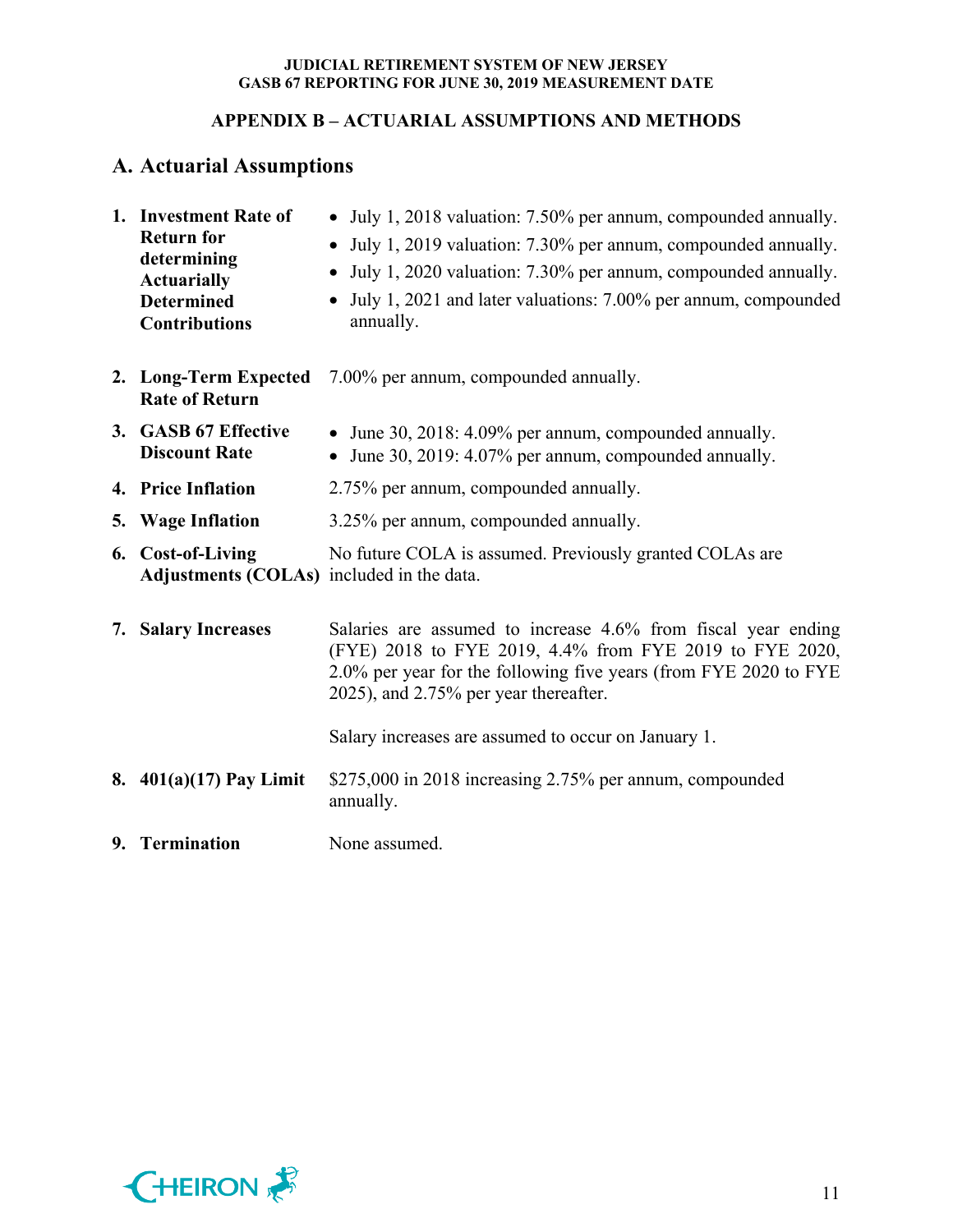#### **APPENDIX B – ACTUARIAL ASSUMPTIONS AND METHODS**

**10. Disability** Disability rates are as follows:

| Age | <b>Rates</b> | Age | <b>Rates</b> |
|-----|--------------|-----|--------------|
| 20  | 0.019%       | 45  | 0.064%       |
| 21  | 0.020        | 46  | 0.071        |
| 22  | 0.020        | 47  | 0.080        |
| 23  | 0.020        | 48  | 0.091        |
| 24  | 0.021        | 49  | 0.102        |
| 25  | 0.021        | 50  | 0.114        |
| 26  | 0.021        | 51  | 0.126        |
| 27  | 0.021        | 52  | 0.142        |
| 28  | 0.022        | 53  | 0.157        |
| 29  | 0.022        | 54  | 0.177        |
| 30  | 0.022        | 55  | 0.197        |
| 31  | 0.023        | 56  | 0.218        |
| 32  | 0.024        | 57  | 0.218        |
| 33  | 0.024        | 58  | 0.269        |
| 34  | 0.026        | 59  | 0.296        |
| 35  | 0.026        | 60  | 0.326        |
| 36  | 0.028        | 61  | 0.354        |
| 37  | 0.028        | 62  | 0.383        |
| 38  | 0.030        | 63  | 0.412        |
| 39  | 0.030        | 64  | 0.442        |
| 40  | 0.033        | 65  | 0.473        |
| 41  | 0.036        | 66  | 0.510        |
| 42  | 0.043        | 67  | 0.550        |
| 43  | 0.047        | 68  | 0.599        |
| 44  | 0.054        | 69  | 0.652        |

## **11. Mortality** Healthy Retiree Mortality: The Pub-2010 Teachers Above-Median Income Healthy Retiree mortality table *[PubT-2010(A) Healthy Retiree]* as published by the Society of Actuaries (SOA), unadjusted, and with future improvement from the base year of 2010 on a generational basis. For purposes of calculating projected cash flows used to determine the GASB discount rate, mortality improvement is based on SOA's Scale MP-2018. Upon direction from the DPB, for purposes of calculating the Total Pension Liability, mortality



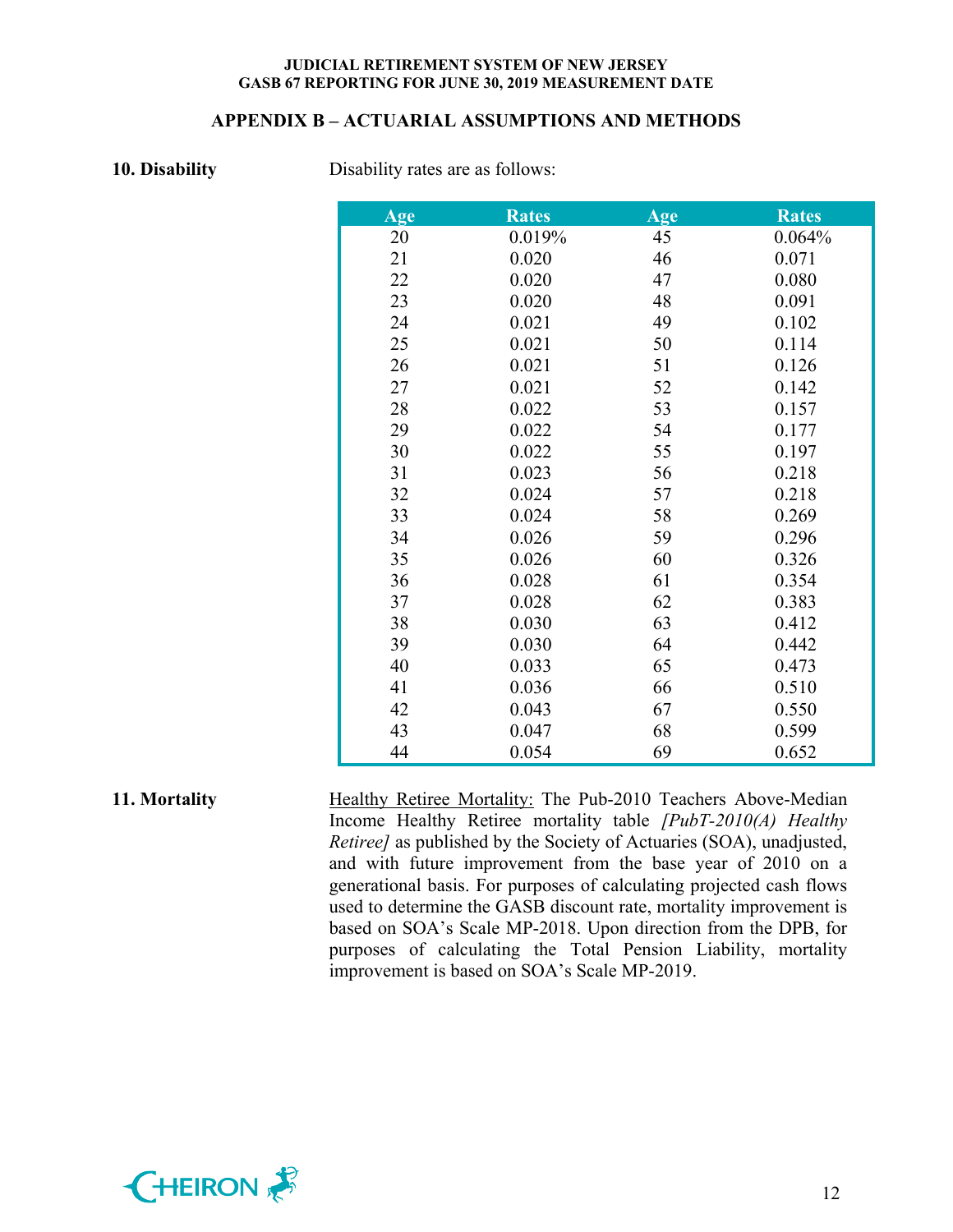#### **APPENDIX B – ACTUARIAL ASSUMPTIONS AND METHODS**

Disabled Retiree Mortality: The Pub-2010 Non-Safety Disabled Retiree mortality table *[PubNS-2010 Disabled Retiree]* as published by the Society of Actuaries, unadjusted, and with future improvement from the base year of 2010 on a generational basis. For purposes of calculating projected cash flows used to determine the GASB discount rate, mortality improvement is based on SOA's Scale MP-2018. Upon direction from the DPB, for purposes of calculating the Total Pension Liability, mortality improvement is based on SOA's Scale MP-2019.

Pre-Retirement (Non-Annuitants) Mortality**:** The Pub-2010 Teachers Above-Median Income Employee mortality table *[PubT-2010(A) Employee]* as published by the Society of Actuaries, unadjusted, and with future improvement from the base year of 2010 on a generational basis. For purposes of calculating projected cash flows used to determine the GASB discount rate, mortality improvement is based on SOA's Scale MP-2018. Upon direction from the DPB, for purposes of calculating the Total Pension Liability, mortality improvement is based on SOA's Scale MP-2019.

| Age  | <b>Less than</b><br><b>15 Years</b><br>of<br><b>Judicial</b><br><b>Service</b> | $15-19$<br><b>Years of</b><br><b>Judicial</b><br><b>Service</b> | 20 or more<br><b>Years of</b><br><b>Judicial</b><br><b>Service</b> |
|------|--------------------------------------------------------------------------------|-----------------------------------------------------------------|--------------------------------------------------------------------|
| < 60 | $0.0\%$                                                                        | $0.0\%$                                                         | $0.0\%$                                                            |
| 60   | 2.0                                                                            | 5.0                                                             | 20.0                                                               |
| 61   | 2.0                                                                            | 5.0                                                             | 20.0                                                               |
| 62   | 2.0                                                                            | 5.0                                                             | 20.0                                                               |
| 63   | 2.0                                                                            | 5.0                                                             | 20.0                                                               |
| 64   | 2.0                                                                            | 5.0                                                             | 20.0                                                               |
| 65   | 5.0                                                                            | 40.0                                                            | 30.0                                                               |
| 66   | 2.0                                                                            | 50.0                                                            | 20.0                                                               |
| 67   | 2.0                                                                            | 60.0                                                            | 20.0                                                               |
| 68   | 2.0                                                                            | 60.0                                                            | 20.0                                                               |
| 69   | 2.0                                                                            | 60.0                                                            | 20.0                                                               |
| 70   | 100.0                                                                          | 100.0                                                           | 100.0                                                              |

**12. Retirement** Retirement rates are as follows:

#### **13. Family Composition Assumptions**

For members not currently in receipt, 90% of members are assumed married to spouses of the opposite sex. Males are assumed to be three years older than females.

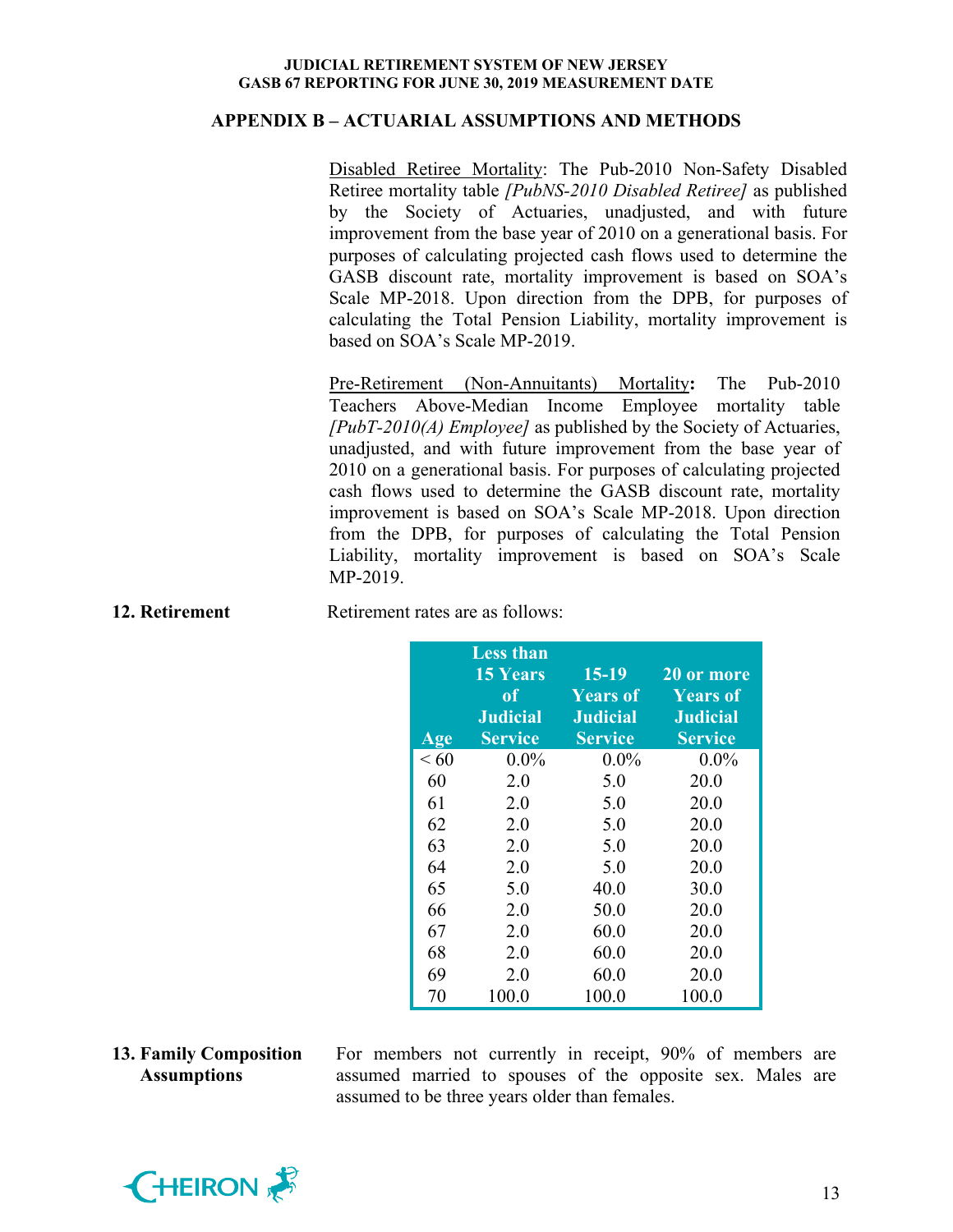## **APPENDIX B – ACTUARIAL ASSUMPTIONS AND METHODS**

|                                                                     | For purposes of the optional form of payment death benefit for<br>members currently in receipt, beneficiary status is based on the<br>beneficiary allowance reported. If no beneficiary date of birth is<br>provided, the beneficiary is assumed to be the member's spouse of<br>the opposite sex with males assumed to be three years older than<br>females.                                                                                        |  |  |  |  |
|---------------------------------------------------------------------|------------------------------------------------------------------------------------------------------------------------------------------------------------------------------------------------------------------------------------------------------------------------------------------------------------------------------------------------------------------------------------------------------------------------------------------------------|--|--|--|--|
|                                                                     | For purposes of the statutory death benefit for members currently<br>in receipt, 100% of participants are assumed married, with the<br>exception of those members who elected Optional Forms A, B, C<br>or D and are currently in receipt of their maximum retirement<br>allowance. The spouse is assumed to be the reported beneficiary.<br>If no beneficiary date of birth is provided, males are assumed to be<br>three years older than females. |  |  |  |  |
|                                                                     | No additional dependent children or parents are assumed.                                                                                                                                                                                                                                                                                                                                                                                             |  |  |  |  |
|                                                                     | Current dependents under age 21 are assumed to receive a benefit<br>until age 21. Current dependents over age 21 are assumed to<br>receive a benefit for the remainder of their lifetime.                                                                                                                                                                                                                                                            |  |  |  |  |
| 14. Form of Payment                                                 | Current actives are assumed to elect the Maximum Option.                                                                                                                                                                                                                                                                                                                                                                                             |  |  |  |  |
| 15. Data                                                            | Information provided by the prior actuary was relied upon for the<br>purposes of valuing the deferred vested members.                                                                                                                                                                                                                                                                                                                                |  |  |  |  |
|                                                                     | For current beneficiaries with missing data, reasonable<br>assumptions were made based on the information available in<br>prior years.                                                                                                                                                                                                                                                                                                               |  |  |  |  |
|                                                                     | Inactives receiving benefits according to the 2017 data but omitted<br>from the 2018 data are assumed to have died without a<br>beneficiary.                                                                                                                                                                                                                                                                                                         |  |  |  |  |
| 16. Rationale for<br><b>Assumptions</b>                             | The demographic assumptions used in this report reflect the<br>results of the July 1, $2014 -$ June 30, 2018 Draft Experience<br>Study, pending approval by the State House Commission. The<br>investment return assumption was recommended by the State<br>Treasurer. The MP-2019 mortality improvement scale was used to<br>calculate the Total Pension Liability upon direction from the DPB.                                                     |  |  |  |  |
| 17. Changes in<br><b>Assumptions Since</b><br><b>Last Valuation</b> | The assumed rates of retirement, mortality, salary increases, and<br>inflation were updated based on the July 1, $2014 -$ June 30, $2018$<br>Draft Experience Study.                                                                                                                                                                                                                                                                                 |  |  |  |  |
|                                                                     | The GASB 67 effective discount rate was updated in accordance<br>with the method prescribed by GASB Statement No. 67.                                                                                                                                                                                                                                                                                                                                |  |  |  |  |

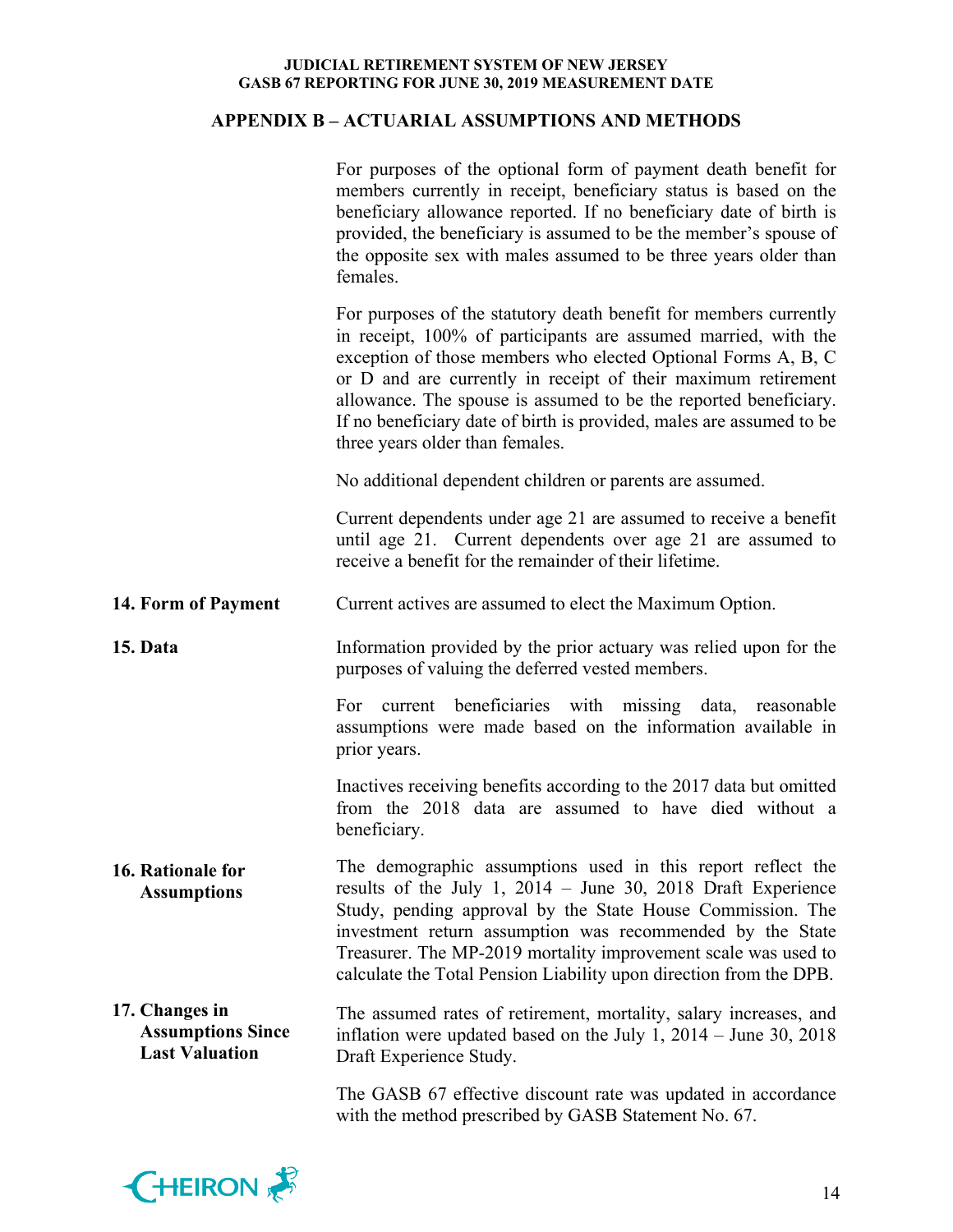## **APPENDIX B – ACTUARIAL ASSUMPTIONS AND METHODS**

# **B. Actuarial Methods**

The actuarial methods used for determining State contributions are described below.

## **1. Actuarial Cost Method**

The actuarial cost method for funding calculations is the Projected Unit Credit Cost Method.

The actuarial liability is calculated as the actuarial present value of the projected benefits linearly allocated to periods prior to the valuation year based on judicial service. The unfunded actuarial liability is the actuarial liability on the valuation date less the actuarial value of assets.

In accordance with Chapter 78, P.L. 2011:

- Beginning with the July 1, 2010 actuarial valuation, the accrued liability contribution shall be computed so that if the contribution is paid annually in level dollars, it will amortize the unfunded accrued liability over an open 30 year period.
- Beginning with the July 1, 2019 actuarial valuation, the accrued liability contribution shall be computed so that if the contribution is paid annually in level dollars, it will amortize the unfunded accrued liability over a closed 30 year period (i.e., for each subsequent actuarial valuation the amortization period shall decrease by one year).
- Beginning with the July 1, 2029 actuarial valuation, when the remaining amortization period reaches 20 years, any increase or decrease in the unfunded accrued liability as a result of actuarial losses or gains for subsequent valuation years shall serve to increase or decrease, respectively, the amortization period for the unfunded accrued liability, unless an increase in the amortization period will cause it to exceed 20 years. If an increase in the amortization period as a result of actuarial losses for a valuation year would exceed 20 years, the accrued liability contribution shall be computed for the valuation year using a 20 year amortization period.

To the extent that the amortization period remains an open period in future years and depending upon the specific circumstances, it should be noted that in the absence of emerging actuarial gains or contributions made in excess of the actuarially determined contribution, any existing unfunded accrued liability may not be fully amortized in the future.

## **2. Asset Valuation Method**

For the purposes of determining contribution rates, an actuarial value of assets is used that dampens the volatility in the market value of assets, resulting in a smoother pattern of contributions.

The actuarial value of assets is adjusted to reflect actual contributions, benefit payments and administrative expenses, and an assumed return on the previous year's assets and the current year's cash flow at the prior year's actuarial valuation interest rate, with a further adjustment to reflect 20% of the difference between the resulting value and the actual market value of Plan assets.

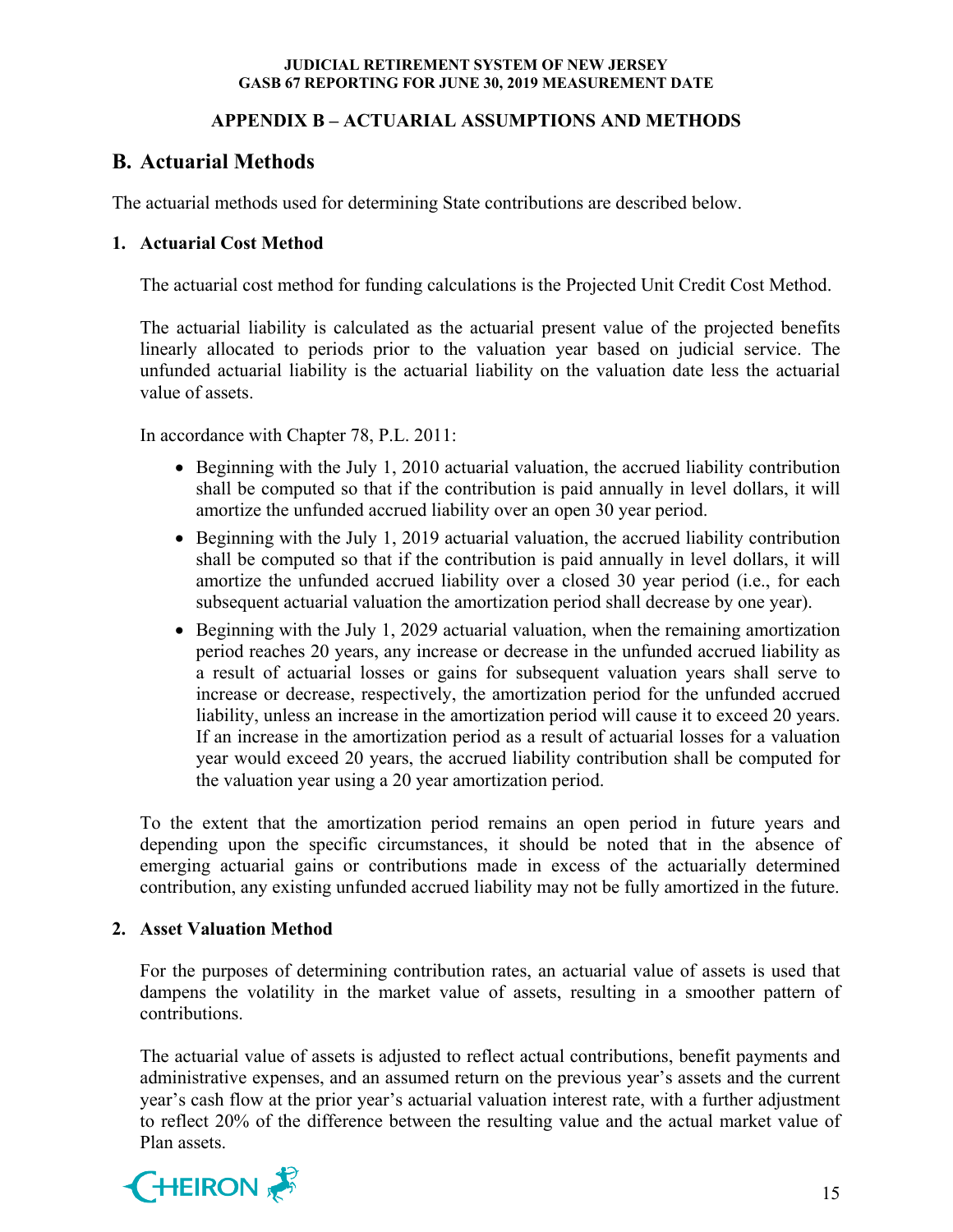## **APPENDIX B – ACTUARIAL ASSUMPTIONS AND METHODS**

#### **3. State Contribution Payable Dates**

Chapter 83, P.L. 2016 requires the State to make the required pension contributions on a quarterly basis in each fiscal year according to the following schedule: at least 25 percent by September 30, at least 50 percent by December 31, at least 75 percent by March 31, and at least 100 percent by June 30. As such, contributions are assumed to be made on a quarterly basis.

### **4. Changes in Methods Since the Last Valuation**

None.

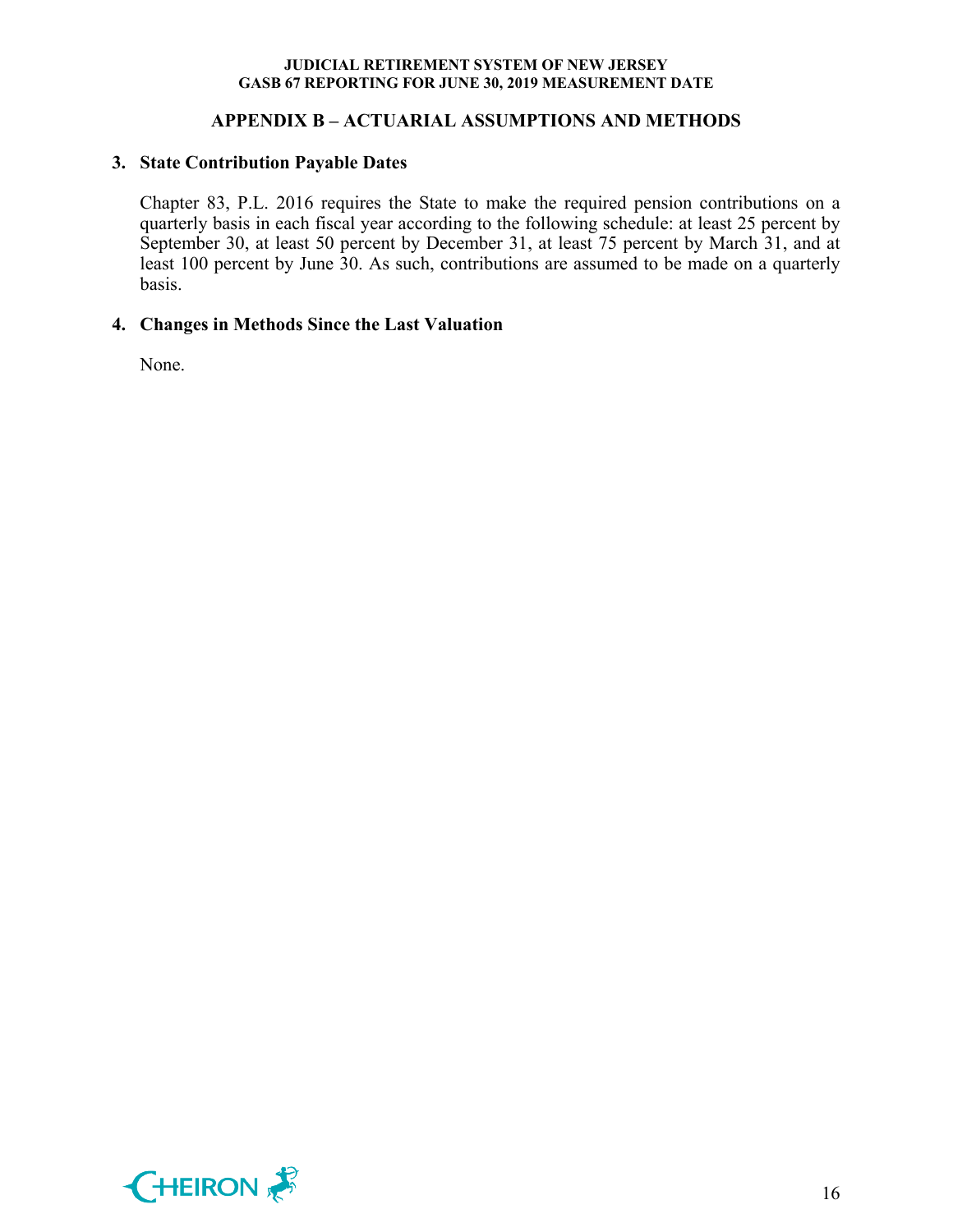## **APPENDIX C – SUMMARY OF PLAN PROVISIONS**

This summary of Plan provisions provides an overview of the major provisions of the JRS used in the actuarial valuation. It is not intended to replace the more precise language of the NJ State Statutes, Title 43, Chapter 6A, and if there is any difference between the description of the plan herein and the actual language in the NJ State Statutes, the NJ State Statutes will govern.

## **1. Eligibility for Membership**

Chief Justice and Associate Justices of the State Supreme Court, and judges of the Appellate Court, Superior Court and Tax Court of the State of New Jersey.

## **2. Plan Year**

The 12-month period beginning on July 1 and ending on June 30.

## **3. Service Credit**

A year is credited for each year of service as a public employee in the State of New Jersey. Any service, for which the member did not receive annual salary of at least \$500, shall be excluded.

## **4. Final Salary**

Annual salary received by the member at the time of retirement or other termination of service. (Effective June 30, 1996, Chapter 113, P.L. 1997 provided that the amount of compensation used for employer and member contributions and benefits under the program cannot exceed the compensation limitation of Section  $401(a)(17)$  of the Internal Revenue Code.)

### **5. Accumulated Deductions**

The sum of all amounts deducted from the compensation of a member or contributed by him or on his behalf.

### **6. Employee Contributions**

Any member enrolled prior to January 1, 1996 contributes 3% of the difference between current salary and salary for the position on January 18, 1982. Members enrolled on or after January 1, 1996 contribute 3% of their full salary.

Chapter 78, P.L. 2011 increases Member Contributions by 9% of salary phased in over a period of seven years beginning October 2011. (The additional 9% of salary was fully recognized in July 2017.)

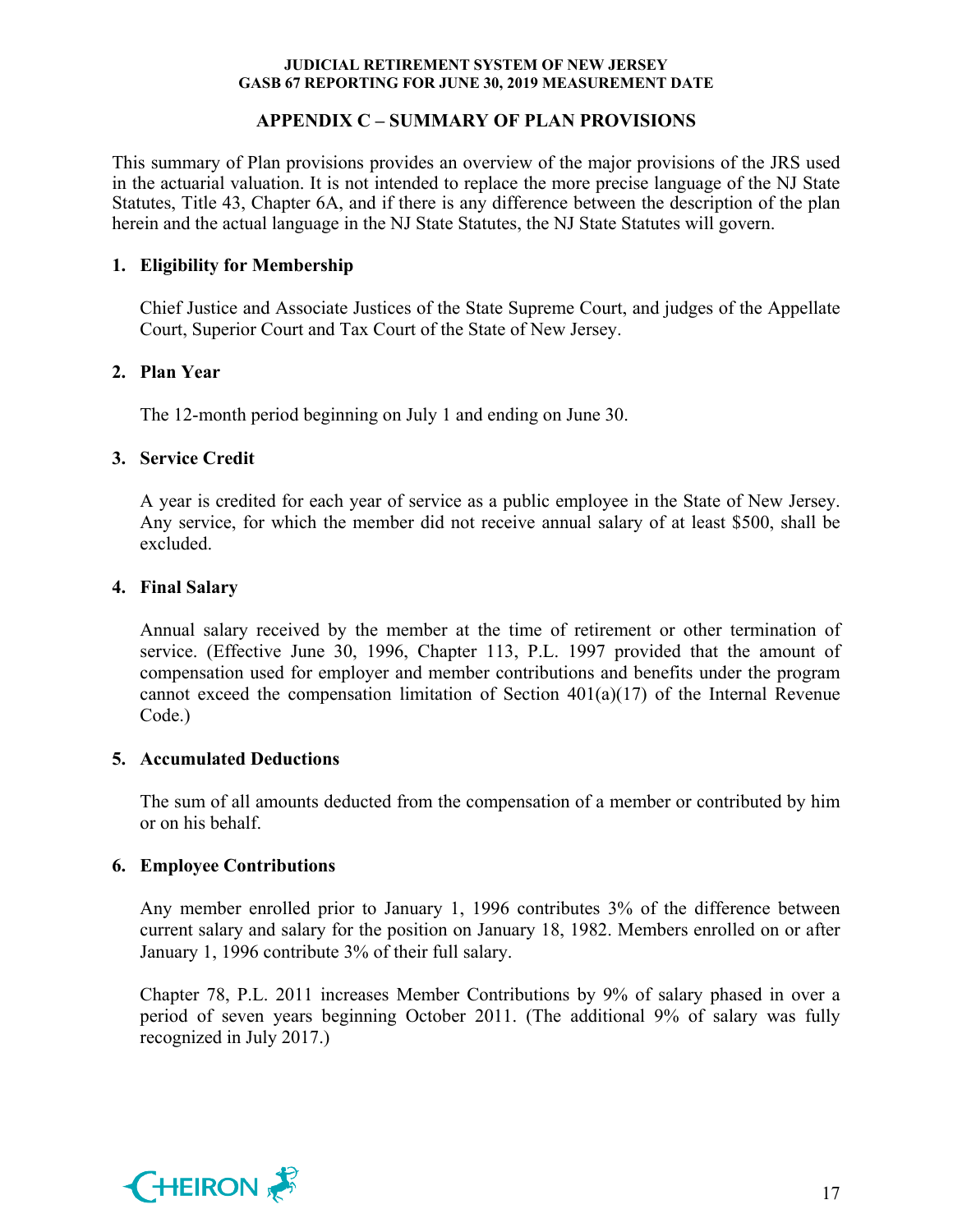## **APPENDIX C – SUMMARY OF PLAN PROVISIONS**

#### **a) For Members enrolled prior to January 1, 1996:**

- (1) Member contributes 9% (phased in over a period of seven years beginning October 2011) of the salary for that position on January 18, 1982.
- (2) Member contributes 12% (9% of that phased in over a period of seven years beginning October 2011) of the difference between current salary and salary for that position on January 18, 1982.
- **b) For members enrolled on or after January 1, 1996**, Member contributes 12% (9% of that phased in over a period of seven years beginning October 2011) of full salary.

#### **7. Retirement Allowance**

Pension derived from contributions of the State plus the annuity derived from employee contributions.

#### **8. Benefits**

#### **a) Service Retirements**

Mandatory retirement at age 70. Voluntary retirement prior to that age.

(1) Age 70 and 10 years of judicial service; or

Age 65 and 15 years of judicial service; or

Age 60 and 20 years of judicial service.

Benefit is an annual retirement allowance equal to 75% of final salary.

(2) Age 65 while serving as a judge, 5 consecutive years of judicial service and 15 years in the aggregate of public service; or

Age 60 while serving as a judge, 5 consecutive years of judicial service and 20 years in the aggregate of public service.

Benefit is an annual retirement allowance equal to 50% of final salary.

(3) Age 60 while serving as a judge, 5 consecutive years of judicial service and 15 years in the aggregate of public service.

Benefit is an annual retirement allowance equal to 2% of final salary for each year of public service up to 25 years plus 1% of final salary for each year of public service in excess of 25 years.

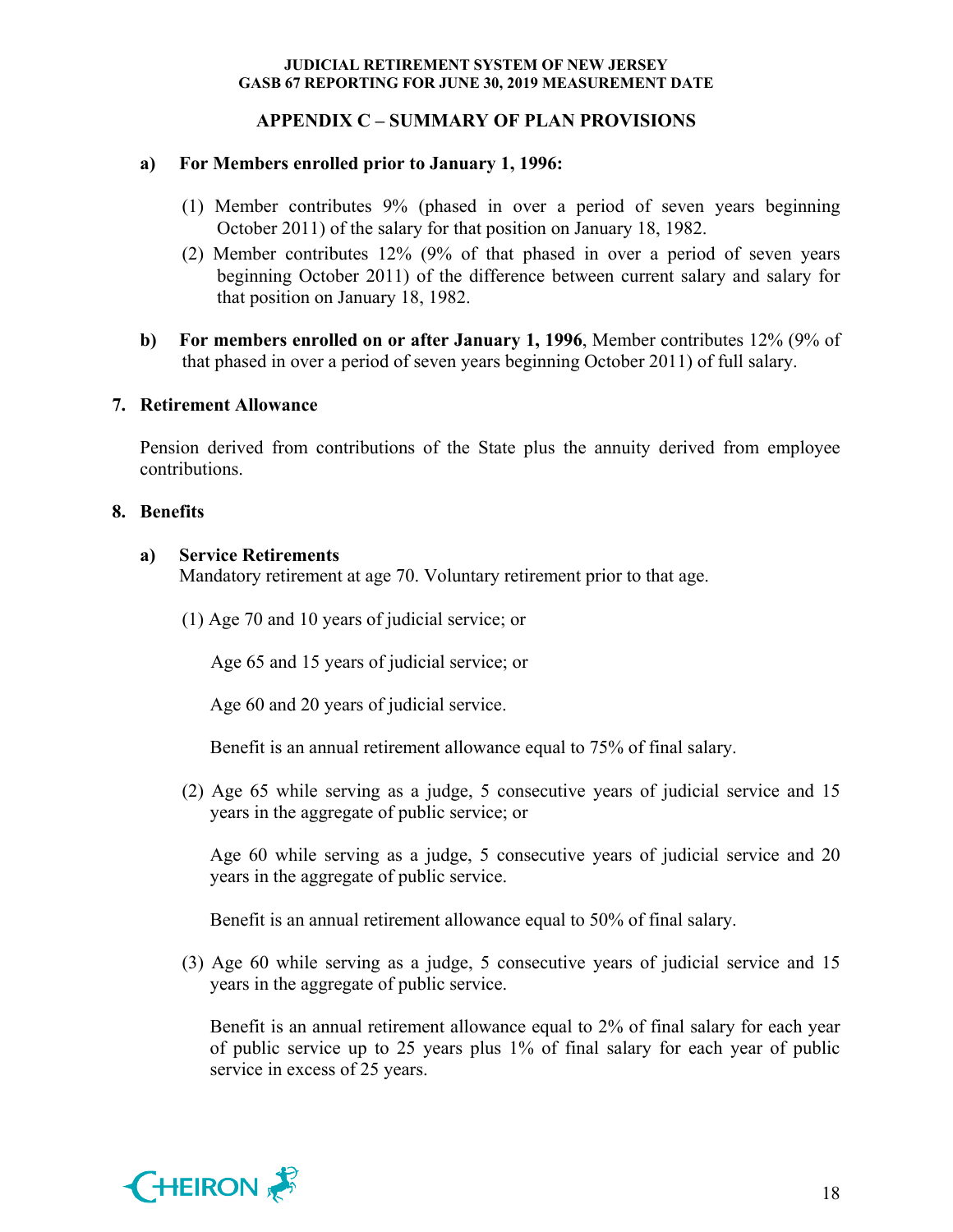## **APPENDIX C – SUMMARY OF PLAN PROVISIONS**

(4) Age 60 while serving as a judge.

Benefit is an annual retirement allowance equal to 2% of final salary for each year of judicial service up to 25 years plus 1% for each year of public service in excess of 25 years.

## **b) Early Retirement**

Prior to age 60 while serving as a judge, 5 consecutive years of judicial service and 25 or more years in the aggregate of public service.

Benefit is an annual retirement allowance equal to 2% of final salary for each year of public service up to 25 years plus 1% of final salary for each year of public service in excess of 25 years, actuarially reduced for commencement prior to age 60.

## **c) Vested Termination**

Termination of service prior to age 60, with 5 consecutive years of judicial service and 10 years in the aggregate of public service.

Benefit is a refund of accumulated deductions, or a deferred life annuity beginning at age 60 equal to 2% of final salary for each year of public service up to 25 years, plus 1% of final salary for each year of public service in excess of 25 years.

## **d) Disability Retirement**

Physically or otherwise incapacitated for the full and efficient service to State in his judicial capacity and such incapacity is likely to be permanent.

Benefit is an annual retirement allowance of 75% of final salary.

### **e) Death Benefits**

- (1) Before Retirement: Death of an active member of the plan. Benefit is equal to:
	- a) Lump sum payment equal to 150% of final salary, also known as the non-contributory group life insurance benefit, plus
	- b) Spousal life annuity of 25% of final salary payable until spouse's remarriage plus 10% (15%) to one (two or more) dependent child(ren). If there is no surviving spouse, or upon death or remarriage, a total of 15% (20%, 30%) of final salary payable to one (two, three or more) dependent child(ren). If there is no surviving spouse or dependent child(ren), 20% (30%) of final salary to one (two) dependent parent(s). If there is no surviving spouse, dependent child(ren) or parent(s), the benefit is a refund of accumulated deductions with interest. This is also known as the statutory death benefit.

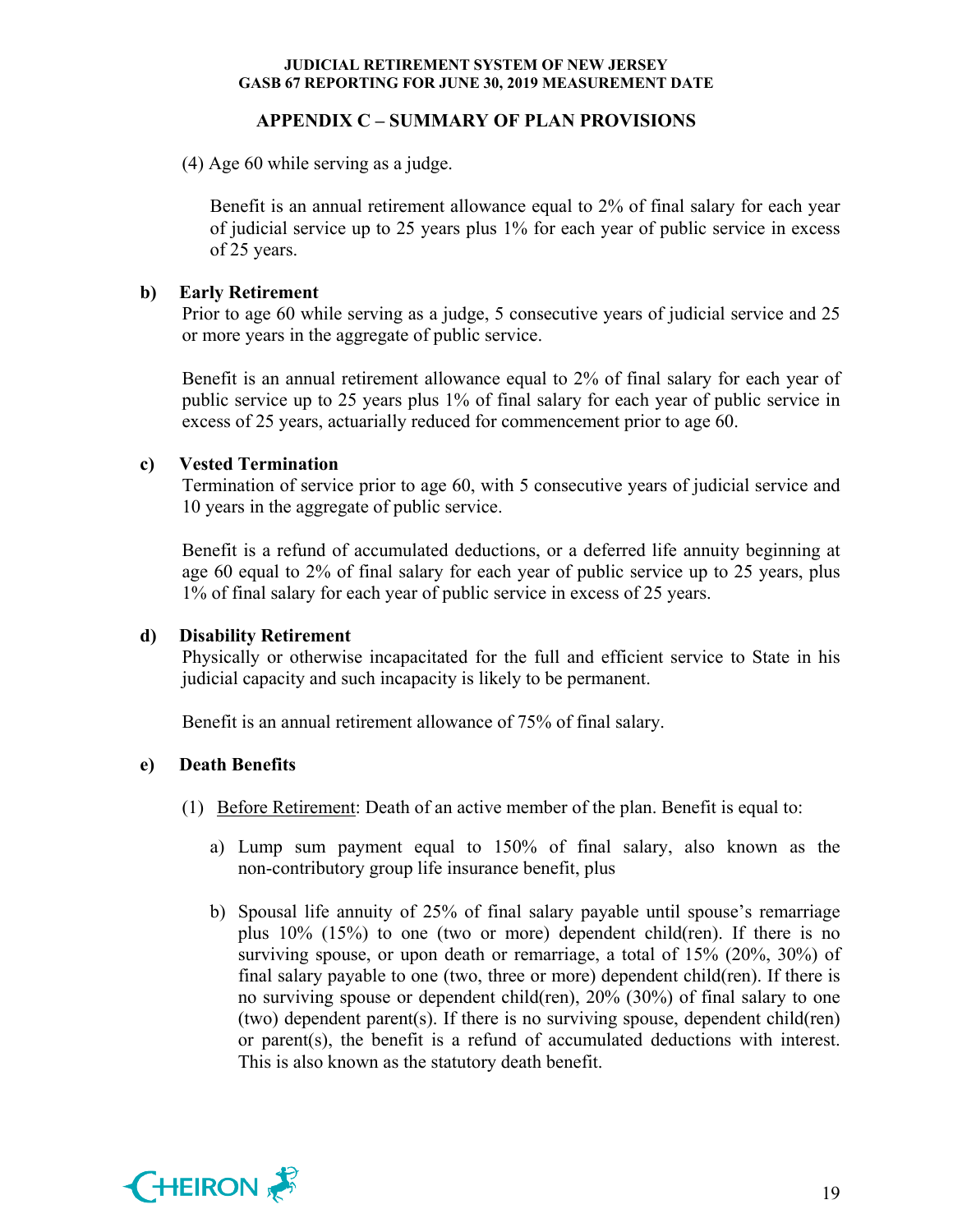## **APPENDIX C – SUMMARY OF PLAN PROVISIONS**

(2) After Retirement: Death of a retired member of the plan. The benefit is equal to:

- a) Lump sum of 25% of final salary for a member retired under service or early retirement. For a member receiving a disability benefit, a lump sum of 150% of final salary if death occurred before the member attained age 60 and 25% of final salary if death occurred after age 60. This is also known as the non-contributory group life insurance benefit, plus
- b) Spousal life annuity of 25% of final salary adjusted for any previously granted Cost-of-Living Adjustments, or the salary of an active judge in the member's final position at retirement, if larger, payable until spouse's remarriage plus 10% (15%) to one (two or more) dependent child(ren). If there is no surviving spouse, or upon death or remarriage, a total of 15% (20%, 30%) of final salary payable to one (two, three or more) dependent child(ren). This is also known as the statutory death benefit.

## **9. Forms of Payment**

In addition to the postretirement death benefits listed above, the member may elect the following forms of payment.

- a) Maximum Option: Single life annuity with a return of the balance of the member accumulated deductions with interest.
- b) Option 1: Single life annuity with a return of the balance of the initial reserve.
- c) Option 2: 100% joint and survivor annuity.
- d) Option 3: 50% joint and survivor annuity.
- e) Option 4: Other percentage joint and survivor annuity.
- f) Option A: 100% pop-up joint and survivor annuity.
- g) Option B: 75% pop-up joint and survivor annuity.
- h) Option C: 50% pop-up joint and survivor annuity.
- i) Option D: 25% pop-up joint and survivor annuity.

## **10. Changes in Plan Provisions Since Last Valuation**

None.

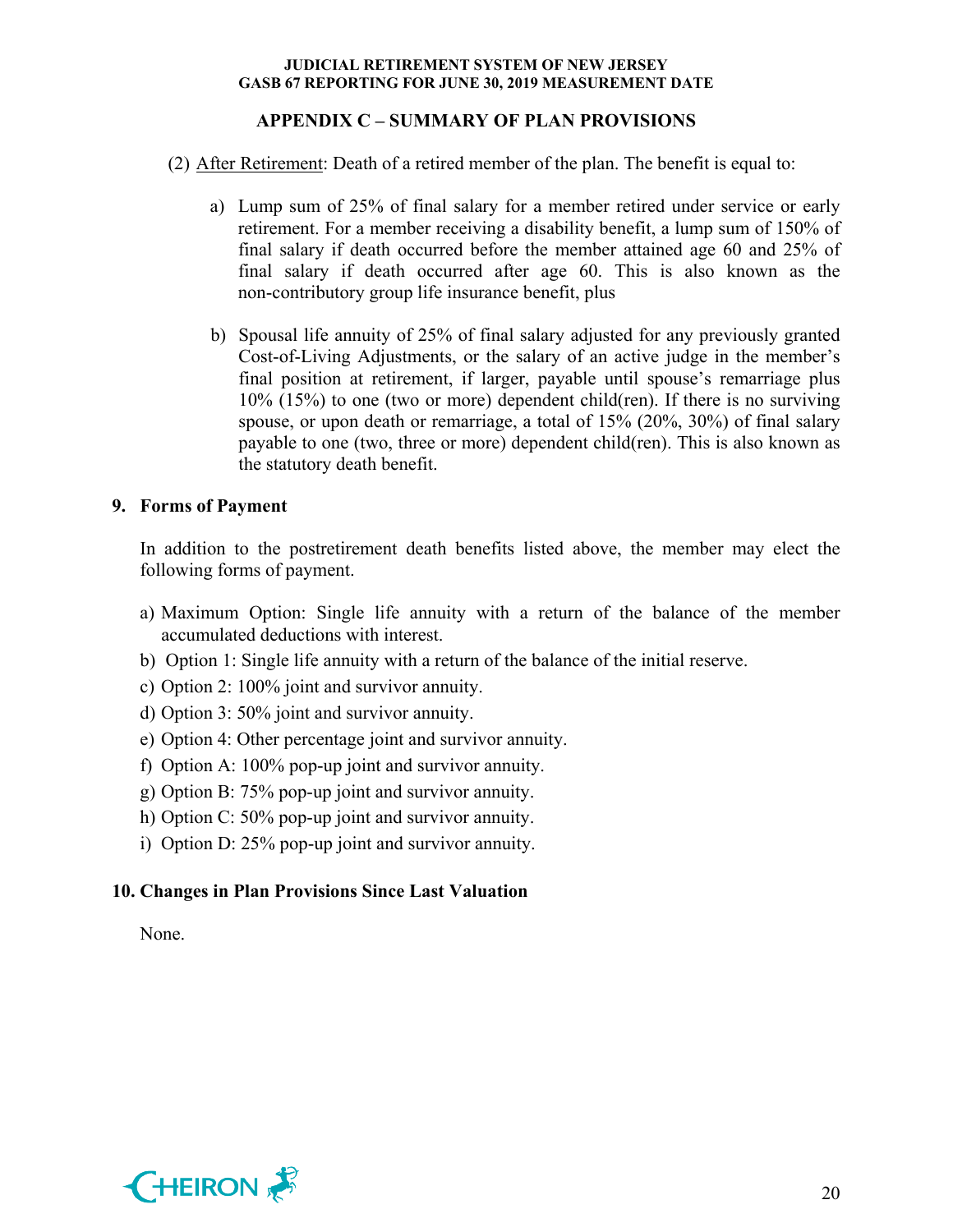#### **APPENDIX D – DETERMINATION OF DISCOUNT RATE**

**Table 1 - Projection of the Pension Plan's Fiduciary Net Position** (In Thousands) Projections Commence June 30, 2019

| Year   | Projected<br>Beginning<br><b>Fiduciary Net</b><br>Position | Projected<br>Member<br>Contributions | Projected<br>Employer<br>Contributions | Projected<br>Benefit<br><b>Payments</b> | Projected<br>Administrative<br><b>Expenses</b> | Projected<br>Investment<br>Earnings | <b>Projected Ending</b><br><b>Fiduciary Net</b><br>Position |
|--------|------------------------------------------------------------|--------------------------------------|----------------------------------------|-----------------------------------------|------------------------------------------------|-------------------------------------|-------------------------------------------------------------|
|        | (a)                                                        | (b)                                  | (c)                                    | (d)                                     | (e)                                            | (f)                                 | $(g) = (a) + (b) + (c)$<br>$- (d) - (e) + (f)$              |
| 1      | \$<br>157,864                                              | $\mathbb{S}$<br>8,794                | $\mathbb{S}$<br>37,405                 | \$<br>62,962                            | \$<br>212                                      | \$<br>10,154                        | \$<br>151,043                                               |
| 2      | 151,043                                                    | 8,426                                | 46,336                                 | 65,331                                  | 220                                            | 9,813                               | 150,068                                                     |
| 3      | 150,068                                                    | 8,051                                | 47,303                                 | 67,141                                  | 226                                            | 9,695                               | 147,749                                                     |
| 4      | 147,749                                                    | 7,531                                | 49,620                                 | 69,162                                  | 233                                            | 9,505                               | 145,011                                                     |
| 5      | 145,011                                                    | 7,030                                | 50,759                                 | 71,288                                  | 240                                            | 9,253                               | 140,526                                                     |
| 6      | 140,526                                                    | 6,532                                | 51,757                                 | 73,292                                  | 246                                            | 8,878                               | 134,155                                                     |
| $\tau$ | 134,155                                                    | 6,000                                | 52,757                                 | 75,461                                  | 254                                            | 8,365                               | 125,563                                                     |
| 8      | 125,563                                                    | 5,443                                | 53,574                                 | 77,602                                  | 261                                            | 7,692                               | 114,409                                                     |
| 9      | 114,409                                                    | 4,964                                | 54,346                                 | 79,430                                  | 267                                            | 6,852                               | 100,874                                                     |
| 10     | 100,874                                                    | 4,510                                | 55,147                                 | 80,971                                  | 272                                            | 5,856                               | 85,145                                                      |
| 11     | 85,145                                                     | 4,121                                | 56,190                                 | 81,903                                  | 275                                            | 4,737                               | 68,014                                                      |
| 12     | 68,014                                                     | 3,655                                | 57,433                                 | 83,185                                  | 280                                            | 3,510                               | 49,147                                                      |
| 13     | $\boldsymbol{0}$                                           | $\boldsymbol{0}$                     | $\boldsymbol{0}$                       | 84,463                                  | 284                                            | $\boldsymbol{0}$                    | $\boldsymbol{0}$                                            |
| 14     | $\boldsymbol{0}$                                           | $\boldsymbol{0}$                     | $\boldsymbol{0}$                       | 85,736                                  | 288                                            | $\boldsymbol{0}$                    | $\boldsymbol{0}$                                            |
| 15     | $\boldsymbol{0}$                                           | $\boldsymbol{0}$                     | $\boldsymbol{0}$                       | 86,434                                  | 291                                            | $\boldsymbol{0}$                    | $\boldsymbol{0}$                                            |
| 16     | $\boldsymbol{0}$                                           | $\boldsymbol{0}$                     | $\boldsymbol{0}$                       | 86,507                                  | 291                                            | $\boldsymbol{0}$                    | $\boldsymbol{0}$                                            |
| 17     | $\boldsymbol{0}$                                           | $\boldsymbol{0}$                     | $\boldsymbol{0}$                       | 86,151                                  | 290                                            | $\boldsymbol{0}$                    | $\boldsymbol{0}$                                            |
| 18     | $\boldsymbol{0}$                                           | $\boldsymbol{0}$                     | $\boldsymbol{0}$                       | 85,389                                  | 287                                            | $\boldsymbol{0}$                    | $\boldsymbol{0}$                                            |
| 19     | $\boldsymbol{0}$                                           | $\boldsymbol{0}$                     | $\boldsymbol{0}$                       | 84,160                                  | 283                                            | $\boldsymbol{0}$                    | $\boldsymbol{0}$                                            |
| 20     | $\boldsymbol{0}$                                           | $\boldsymbol{0}$                     | $\boldsymbol{0}$                       | 82,467                                  | 277                                            | $\boldsymbol{0}$                    | $\boldsymbol{0}$                                            |
| 21     | $\boldsymbol{0}$                                           | $\boldsymbol{0}$                     | $\boldsymbol{0}$                       | 80,749                                  | 271                                            | $\boldsymbol{0}$                    | $\boldsymbol{0}$                                            |
| 22     | $\boldsymbol{0}$                                           | $\boldsymbol{0}$                     | $\boldsymbol{0}$                       | 78,661                                  | 264                                            | $\boldsymbol{0}$                    | $\boldsymbol{0}$                                            |
| 23     | $\boldsymbol{0}$                                           | $\boldsymbol{0}$                     | $\boldsymbol{0}$                       | 76,141                                  | 256                                            | $\boldsymbol{0}$                    | $\boldsymbol{0}$                                            |
| 24     | $\boldsymbol{0}$                                           | $\boldsymbol{0}$                     | $\boldsymbol{0}$                       | 73,500                                  | 247                                            | $\boldsymbol{0}$                    | $\boldsymbol{0}$                                            |
| 25     | $\boldsymbol{0}$                                           | $\boldsymbol{0}$                     | $\boldsymbol{0}$                       | 70,626                                  | 237                                            | $\boldsymbol{0}$                    | $\boldsymbol{0}$                                            |
| 26     | $\mathbf{0}$                                               | $\boldsymbol{0}$                     | $\boldsymbol{0}$                       | 67,593                                  | 227                                            | $\boldsymbol{0}$                    | $\boldsymbol{0}$                                            |
| 27     | $\boldsymbol{0}$                                           | $\boldsymbol{0}$                     | $\boldsymbol{0}$                       | 64,512                                  | 217                                            | $\boldsymbol{0}$                    | $\boldsymbol{0}$                                            |
| 28     | $\boldsymbol{0}$                                           | $\boldsymbol{0}$                     | $\boldsymbol{0}$                       | 61,326                                  | 206                                            | $\boldsymbol{0}$                    | $\boldsymbol{0}$                                            |
| 29     | $\boldsymbol{0}$                                           | $\boldsymbol{0}$                     | $\boldsymbol{0}$                       | 58,108                                  | 195                                            | $\boldsymbol{0}$                    | $\boldsymbol{0}$                                            |
| 30     | $\boldsymbol{0}$                                           | $\boldsymbol{0}$                     | $\boldsymbol{0}$                       | 54,878                                  | 184                                            | $\boldsymbol{0}$                    | $\boldsymbol{0}$                                            |
| 31     | $\boldsymbol{0}$                                           | $\boldsymbol{0}$                     | $\boldsymbol{0}$                       | 51,700                                  | 174                                            | $\boldsymbol{0}$                    | $\boldsymbol{0}$                                            |
| 32     | $\boldsymbol{0}$                                           | $\boldsymbol{0}$                     | $\boldsymbol{0}$                       | 48,565                                  | 163                                            | $\boldsymbol{0}$                    | $\boldsymbol{0}$                                            |
| 33     | $\boldsymbol{0}$                                           | $\boldsymbol{0}$                     | $\boldsymbol{0}$                       | 45,459                                  | 153                                            | $\boldsymbol{0}$                    | $\boldsymbol{0}$                                            |
| 34     | $\boldsymbol{0}$                                           | $\boldsymbol{0}$                     | $\boldsymbol{0}$                       | 42,444                                  | 143                                            | $\boldsymbol{0}$                    | $\boldsymbol{0}$                                            |
| 35     | $\boldsymbol{0}$                                           | $\boldsymbol{0}$                     | $\boldsymbol{0}$                       | 39,474                                  | 133                                            | $\boldsymbol{0}$                    | $\boldsymbol{0}$                                            |
| 36     | $\boldsymbol{0}$                                           | $\boldsymbol{0}$                     | $\boldsymbol{0}$                       | 36,589                                  | 123                                            | $\boldsymbol{0}$                    | $\boldsymbol{0}$                                            |
| 37     | $\boldsymbol{0}$                                           | $\boldsymbol{0}$                     | $\boldsymbol{0}$                       | 33,796                                  | 114                                            | $\boldsymbol{0}$                    | $\boldsymbol{0}$                                            |
| 38     | $\boldsymbol{0}$                                           | $\boldsymbol{0}$                     | $\boldsymbol{0}$                       | 31,101                                  | 105                                            | $\boldsymbol{0}$                    | $\boldsymbol{0}$                                            |
| 39     | $\mathbf{0}$                                               | $\mathbf{0}$                         | $\boldsymbol{0}$                       | 28,510                                  | 96                                             | $\boldsymbol{0}$                    | $\boldsymbol{0}$                                            |
| 40     | $\boldsymbol{0}$                                           | $\bf{0}$                             | $\boldsymbol{0}$                       | 26,029                                  | 88                                             | $\boldsymbol{0}$                    | $\bf{0}$                                                    |
| 41     | $\boldsymbol{0}$                                           | $\boldsymbol{0}$                     | $\boldsymbol{0}$                       | 23,661                                  | 80                                             | $\boldsymbol{0}$                    | $\boldsymbol{0}$                                            |
| 42     | $\boldsymbol{0}$                                           | $\boldsymbol{0}$                     | $\boldsymbol{0}$                       | 21,413                                  | 72                                             | $\boldsymbol{0}$                    | $\boldsymbol{0}$                                            |
| 43     | $\mathbf{0}$                                               | $\mathbf{0}$                         | $\boldsymbol{0}$                       | 19,286                                  | 65                                             | $\boldsymbol{0}$                    | $\boldsymbol{0}$                                            |
| 44     | $\boldsymbol{0}$                                           | $\boldsymbol{0}$                     | $\boldsymbol{0}$                       | 17,282                                  | 58                                             | $\boldsymbol{0}$                    | $\boldsymbol{0}$                                            |
| 45     | $\boldsymbol{0}$                                           | $\boldsymbol{0}$                     | $\boldsymbol{0}$                       | 15,404                                  | 52                                             | $\boldsymbol{0}$                    | $\boldsymbol{0}$                                            |
| 46     | $\mathbf{0}$                                               | $\mathbf{0}$                         | $\mathbf{0}$                           | 13,651                                  | 46                                             | $\boldsymbol{0}$                    | $\boldsymbol{0}$                                            |
| 47     | $\boldsymbol{0}$                                           | $\boldsymbol{0}$                     | $\boldsymbol{0}$                       | 12,023                                  | 40                                             | $\boldsymbol{0}$                    | $\boldsymbol{0}$                                            |
| 48     | $\boldsymbol{0}$                                           | $\boldsymbol{0}$                     | $\boldsymbol{0}$                       | 10,519                                  | 35                                             | $\boldsymbol{0}$                    | $\boldsymbol{0}$                                            |
| 49     | $\mathbf{0}$                                               | $\overline{0}$                       | $\boldsymbol{0}$                       | 9,139                                   | 31                                             | $\boldsymbol{0}$                    | $\mathbf{0}$                                                |

50 0 0 0 7,879 26 0 0

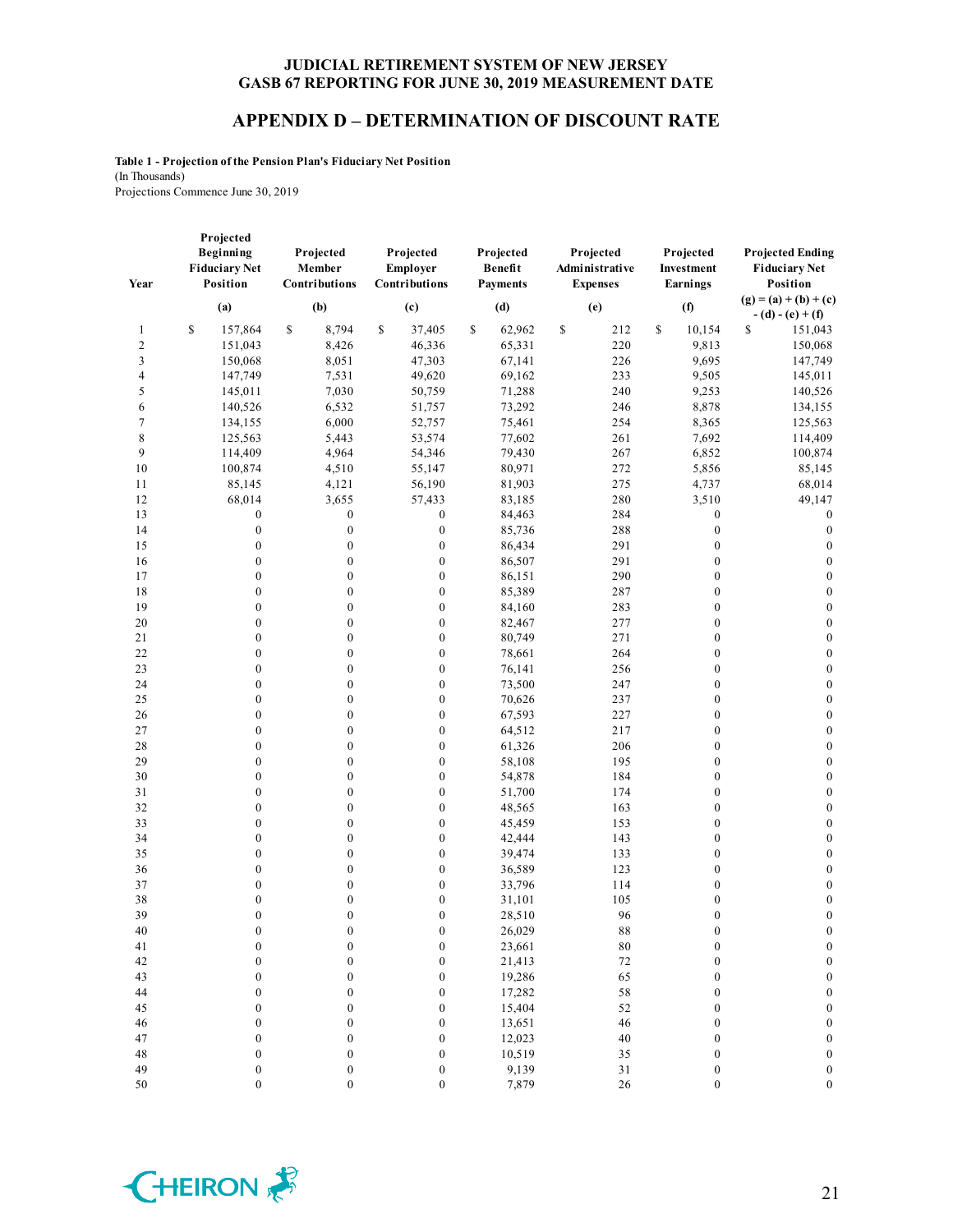#### **APPENDIX D – DETERMINATION OF DISCOUNT RATE**

**Table 1 - Projection of the Pension Plan's Fiduciary Net Position** (In Thousands) Projections Commence June 30, 2019

| Year     | Projected<br><b>Beginning</b><br><b>Fiduciary Net</b><br>Position | Projected<br>Member<br>Contributions | Projected<br>Employer<br>Contributions | Projected<br>Benefit<br><b>Payments</b> | Projected<br>Administrative<br><b>Expenses</b> | Projected<br>Investment<br>Earnings                                                       | <b>Projected Ending</b><br><b>Fiduciary Net</b><br>Position |
|----------|-------------------------------------------------------------------|--------------------------------------|----------------------------------------|-----------------------------------------|------------------------------------------------|-------------------------------------------------------------------------------------------|-------------------------------------------------------------|
|          | (a)                                                               | (b)                                  | (c)                                    | (d)                                     | (e)                                            | (f)                                                                                       | $(g) = (a) + (b) + (c)$                                     |
| 51       | \$<br>$\boldsymbol{0}$                                            | \$<br>$\boldsymbol{0}$               | \$<br>$\boldsymbol{0}$                 | \$<br>6,739                             | \$<br>23                                       | $\mathbb{S}% _{t}\left( t\right) \equiv\mathbb{S}_{t}\left( t\right)$<br>$\boldsymbol{0}$ | $-(d)-(e)+(f)$<br>\$<br>$\boldsymbol{0}$                    |
| 52       | $\boldsymbol{0}$                                                  | $\boldsymbol{0}$                     | $\boldsymbol{0}$                       | 5,716                                   | 19                                             | $\boldsymbol{0}$                                                                          | $\boldsymbol{0}$                                            |
| 53       | $\boldsymbol{0}$                                                  | $\boldsymbol{0}$                     | $\boldsymbol{0}$                       | 4,807                                   | 16                                             | $\boldsymbol{0}$                                                                          | $\boldsymbol{0}$                                            |
| 54       | $\boldsymbol{0}$                                                  | $\boldsymbol{0}$                     | $\boldsymbol{0}$                       | 4,006                                   | 13                                             | $\boldsymbol{0}$                                                                          | $\mathbf{0}$                                                |
| 55       | $\boldsymbol{0}$                                                  | $\boldsymbol{0}$                     | $\boldsymbol{0}$                       | 3,310                                   | 11                                             | $\boldsymbol{0}$                                                                          | $\mathbf{0}$                                                |
| 56       | $\boldsymbol{0}$                                                  | $\boldsymbol{0}$                     | $\boldsymbol{0}$                       | 2,710                                   | 9                                              | $\boldsymbol{0}$                                                                          | $\boldsymbol{0}$                                            |
| 57       | $\boldsymbol{0}$                                                  | $\boldsymbol{0}$                     | $\boldsymbol{0}$                       | 2,201                                   | $\tau$                                         | $\boldsymbol{0}$                                                                          | $\boldsymbol{0}$                                            |
| 58       | $\boldsymbol{0}$                                                  | $\boldsymbol{0}$                     | $\boldsymbol{0}$                       | 1,773                                   | 6                                              | $\boldsymbol{0}$                                                                          | $\boldsymbol{0}$                                            |
| 59       | $\boldsymbol{0}$                                                  | $\boldsymbol{0}$                     | $\boldsymbol{0}$                       | 1,418                                   | 5                                              | $\boldsymbol{0}$                                                                          | $\boldsymbol{0}$                                            |
| 60       | $\boldsymbol{0}$                                                  | $\boldsymbol{0}$                     | $\boldsymbol{0}$                       | 1,128                                   | 4                                              | $\boldsymbol{0}$                                                                          | $\boldsymbol{0}$                                            |
| 61       | $\boldsymbol{0}$                                                  | $\boldsymbol{0}$                     | $\boldsymbol{0}$                       | 892                                     | 3                                              | $\boldsymbol{0}$                                                                          | $\boldsymbol{0}$                                            |
| 62       | $\boldsymbol{0}$                                                  | $\boldsymbol{0}$                     | $\boldsymbol{0}$                       | 704                                     | $\overline{c}$                                 | $\boldsymbol{0}$                                                                          | $\boldsymbol{0}$                                            |
| 63       | $\boldsymbol{0}$                                                  | $\boldsymbol{0}$                     | $\boldsymbol{0}$                       | 554                                     | $\overline{c}$                                 | $\boldsymbol{0}$                                                                          | $\boldsymbol{0}$                                            |
| 64       | $\boldsymbol{0}$                                                  | $\boldsymbol{0}$                     | $\boldsymbol{0}$                       | 437                                     | $\mathbf{1}$                                   | $\boldsymbol{0}$                                                                          | $\boldsymbol{0}$                                            |
| 65       | $\boldsymbol{0}$                                                  | $\boldsymbol{0}$                     | $\boldsymbol{0}$                       | 345                                     | $\mathbf{1}$                                   | $\boldsymbol{0}$                                                                          | $\boldsymbol{0}$                                            |
| 66       | $\boldsymbol{0}$                                                  | $\boldsymbol{0}$                     | $\boldsymbol{0}$                       | 275                                     | $\mathbf{1}$                                   | $\boldsymbol{0}$                                                                          | $\boldsymbol{0}$                                            |
| 67       | $\boldsymbol{0}$                                                  | $\boldsymbol{0}$                     | $\boldsymbol{0}$                       | 220                                     | $\mathbf{1}$                                   | $\boldsymbol{0}$                                                                          | $\mathbf{0}$                                                |
| 68       | $\boldsymbol{0}$                                                  | $\boldsymbol{0}$                     | $\boldsymbol{0}$                       | 179                                     | $\mathbf{1}$                                   | $\boldsymbol{0}$                                                                          | $\boldsymbol{0}$                                            |
| 69       | $\boldsymbol{0}$                                                  | $\boldsymbol{0}$                     | $\boldsymbol{0}$                       | 147                                     | $\boldsymbol{0}$                               | $\boldsymbol{0}$                                                                          | $\boldsymbol{0}$                                            |
| $70\,$   | $\boldsymbol{0}$                                                  | $\boldsymbol{0}$                     | $\boldsymbol{0}$                       | 122                                     | $\mathbf{0}$                                   | $\boldsymbol{0}$                                                                          | $\boldsymbol{0}$                                            |
| 71       | $\boldsymbol{0}$                                                  | $\boldsymbol{0}$                     | $\boldsymbol{0}$                       | 102                                     | $\boldsymbol{0}$                               | $\boldsymbol{0}$                                                                          | $\boldsymbol{0}$                                            |
| 72       | $\boldsymbol{0}$                                                  | $\boldsymbol{0}$                     | $\boldsymbol{0}$                       | 87                                      | $\boldsymbol{0}$                               | $\boldsymbol{0}$                                                                          | $\boldsymbol{0}$                                            |
| 73       | $\boldsymbol{0}$                                                  | $\boldsymbol{0}$                     | $\boldsymbol{0}$                       | 75                                      | $\boldsymbol{0}$                               | $\boldsymbol{0}$                                                                          | $\boldsymbol{0}$                                            |
| 74       | $\boldsymbol{0}$                                                  | $\boldsymbol{0}$                     | $\boldsymbol{0}$                       | 65                                      | $\boldsymbol{0}$                               | $\boldsymbol{0}$                                                                          | $\boldsymbol{0}$                                            |
| 75       | $\boldsymbol{0}$                                                  | $\boldsymbol{0}$                     | $\boldsymbol{0}$                       | 56                                      | $\boldsymbol{0}$                               | $\boldsymbol{0}$                                                                          | $\boldsymbol{0}$                                            |
| 76       | $\boldsymbol{0}$                                                  | $\boldsymbol{0}$                     | $\boldsymbol{0}$                       | 49                                      | $\boldsymbol{0}$                               | $\boldsymbol{0}$                                                                          | $\boldsymbol{0}$                                            |
| 77       | $\boldsymbol{0}$                                                  | $\boldsymbol{0}$                     | $\boldsymbol{0}$                       | 42                                      | $\boldsymbol{0}$                               | $\boldsymbol{0}$                                                                          | $\boldsymbol{0}$                                            |
| 78       | $\boldsymbol{0}$                                                  | $\boldsymbol{0}$                     | $\boldsymbol{0}$                       | 36                                      | $\boldsymbol{0}$                               | $\boldsymbol{0}$                                                                          | $\boldsymbol{0}$                                            |
| 79       | $\boldsymbol{0}$                                                  | $\boldsymbol{0}$                     | $\boldsymbol{0}$                       | 30                                      | $\boldsymbol{0}$                               | $\boldsymbol{0}$                                                                          | $\boldsymbol{0}$                                            |
| $\bf 80$ | $\boldsymbol{0}$                                                  | $\boldsymbol{0}$                     | $\boldsymbol{0}$                       | 25                                      | $\boldsymbol{0}$                               | $\boldsymbol{0}$                                                                          | $\boldsymbol{0}$                                            |
| 81       | $\boldsymbol{0}$                                                  | $\boldsymbol{0}$                     | $\boldsymbol{0}$                       | 20                                      | $\boldsymbol{0}$                               | $\boldsymbol{0}$                                                                          | $\boldsymbol{0}$                                            |
| 82       | $\boldsymbol{0}$                                                  | $\boldsymbol{0}$                     | $\boldsymbol{0}$                       | 16                                      | $\boldsymbol{0}$                               | $\boldsymbol{0}$                                                                          | $\boldsymbol{0}$                                            |
| 83       | $\boldsymbol{0}$                                                  | $\boldsymbol{0}$                     | $\boldsymbol{0}$                       | 13                                      | $\boldsymbol{0}$                               | $\boldsymbol{0}$                                                                          | $\boldsymbol{0}$                                            |
| 84       | $\boldsymbol{0}$                                                  | $\boldsymbol{0}$                     | $\boldsymbol{0}$                       | $10\,$                                  | $\mathbf{0}$                                   | $\boldsymbol{0}$                                                                          | $\boldsymbol{0}$                                            |
| 85       | $\boldsymbol{0}$                                                  | $\boldsymbol{0}$                     | $\boldsymbol{0}$                       | $\boldsymbol{7}$                        | $\boldsymbol{0}$                               | $\boldsymbol{0}$                                                                          | $\boldsymbol{0}$                                            |
| 86       | $\boldsymbol{0}$                                                  | $\boldsymbol{0}$                     | $\boldsymbol{0}$                       | 5                                       | $\boldsymbol{0}$                               | $\boldsymbol{0}$                                                                          | $\boldsymbol{0}$                                            |
| 87       | $\boldsymbol{0}$                                                  | $\boldsymbol{0}$                     | $\boldsymbol{0}$                       | 4                                       | $\mathbf{0}$                                   | $\boldsymbol{0}$                                                                          | $\boldsymbol{0}$                                            |
| 88       | $\boldsymbol{0}$                                                  | $\boldsymbol{0}$                     | $\boldsymbol{0}$                       | 3                                       | $\boldsymbol{0}$                               | $\boldsymbol{0}$                                                                          | $\boldsymbol{0}$                                            |
| 89       | $\boldsymbol{0}$                                                  | $\boldsymbol{0}$                     | $\boldsymbol{0}$                       | $\overline{c}$                          | $\boldsymbol{0}$                               | $\boldsymbol{0}$                                                                          | $\boldsymbol{0}$                                            |
| 90       | $\boldsymbol{0}$                                                  | $\boldsymbol{0}$                     | $\boldsymbol{0}$                       | 1                                       | 0                                              | $\boldsymbol{0}$                                                                          | $\boldsymbol{0}$                                            |
| $91\,$   | $\boldsymbol{0}$                                                  | $\boldsymbol{0}$                     | $\boldsymbol{0}$                       | $\mathbf{1}$                            | $\boldsymbol{0}$                               | $\boldsymbol{0}$                                                                          | $\boldsymbol{0}$                                            |
| 92       | $\boldsymbol{0}$                                                  | $\boldsymbol{0}$                     | $\boldsymbol{0}$                       | $\boldsymbol{0}$                        | $\boldsymbol{0}$                               | $\boldsymbol{0}$                                                                          | $\boldsymbol{0}$                                            |
| 93       | $\boldsymbol{0}$                                                  | $\boldsymbol{0}$                     | $\boldsymbol{0}$                       | $\boldsymbol{0}$                        | $\overline{0}$                                 | $\boldsymbol{0}$                                                                          | $\boldsymbol{0}$                                            |
| 94       | $\boldsymbol{0}$                                                  | $\boldsymbol{0}$                     | $\boldsymbol{0}$                       | $\boldsymbol{0}$                        | $\boldsymbol{0}$                               | $\boldsymbol{0}$                                                                          | $\boldsymbol{0}$                                            |
| 95       | $\boldsymbol{0}$                                                  | $\boldsymbol{0}$                     | $\boldsymbol{0}$                       | $\boldsymbol{0}$                        | $\mathbf{0}$                                   | $\boldsymbol{0}$                                                                          | $\boldsymbol{0}$                                            |
| 96       | $\boldsymbol{0}$                                                  | $\boldsymbol{0}$                     | $\boldsymbol{0}$                       | $\boldsymbol{0}$                        | $\overline{0}$                                 | $\boldsymbol{0}$                                                                          | $\boldsymbol{0}$                                            |
| 97       | $\boldsymbol{0}$                                                  | $\boldsymbol{0}$                     | $\boldsymbol{0}$                       | $\boldsymbol{0}$                        | $\boldsymbol{0}$                               | $\boldsymbol{0}$                                                                          | $\boldsymbol{0}$                                            |
| 98       | $\boldsymbol{0}$                                                  | $\boldsymbol{0}$                     | $\boldsymbol{0}$                       | $\boldsymbol{0}$                        | $\boldsymbol{0}$                               | $\boldsymbol{0}$                                                                          | $\boldsymbol{0}$                                            |
| 99       | $\overline{0}$                                                    | $\overline{0}$                       | $\overline{0}$                         | $\overline{0}$                          | $\overline{0}$                                 | $\overline{0}$                                                                            | $\boldsymbol{0}$                                            |

0 0 0 0 0 0 0

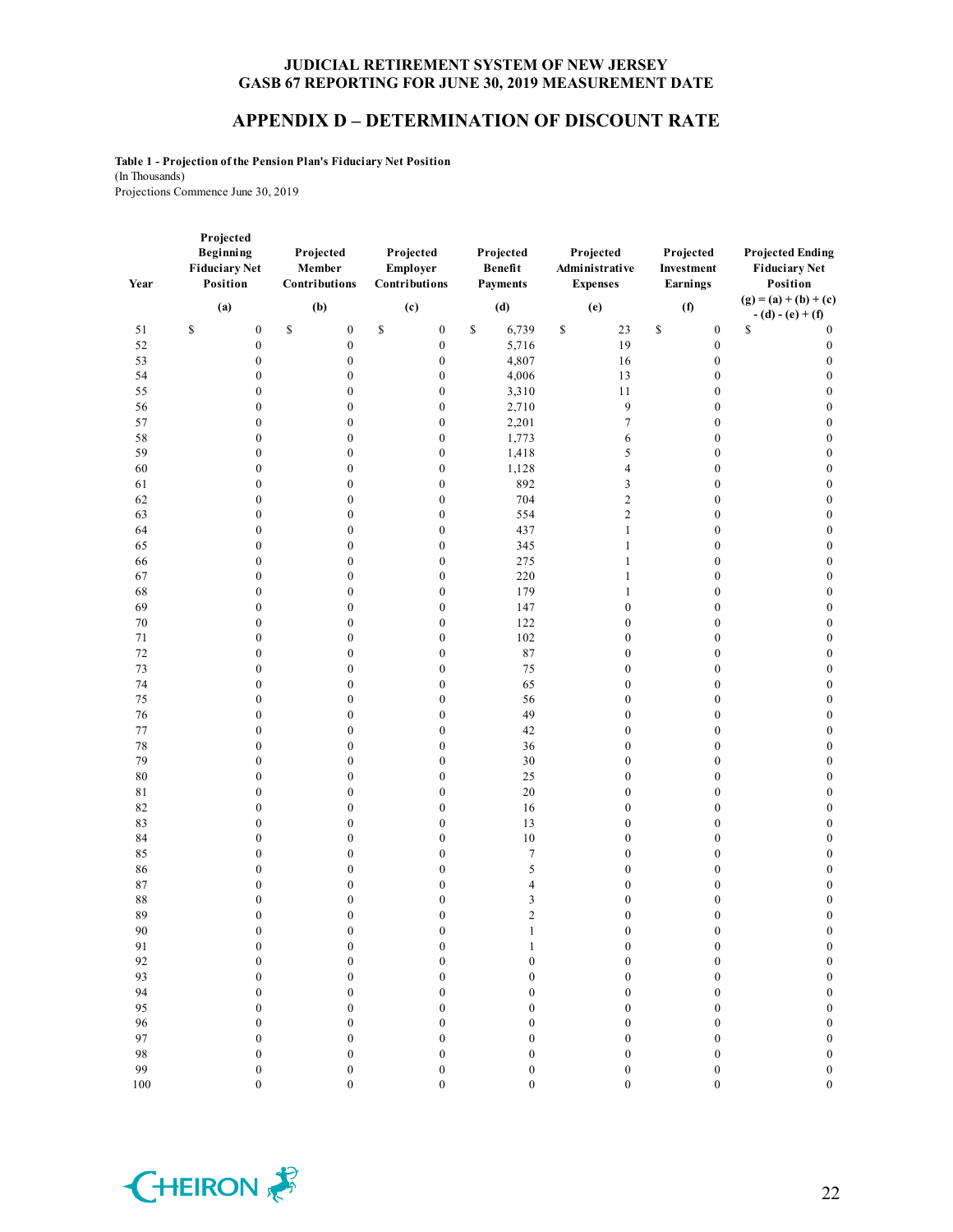### **APPENDIX D – DETERMINATION OF DISCOUNT RATE**

**Table 2 - Actuarial Present Values of Projected Benefit Payments**

(In Thousands)

Projections Commence June 30, 2019

\* From Table 1 - Projection of the Pension Plan's Fiduciary Net Position, column (a)

\*\* From Table 1 - Projection of the Pension Plan's Fiduciary Net Position, column (d)

| Year<br>(a)             | Projected<br>Beginning<br><b>Fiduciary Net</b><br>Position*<br>(b) | Projected<br><b>Benefit Payments</b><br>for current Plan<br>participants**<br>(c) | "Funded" Portion of<br><b>Benefit Payments</b><br>$(d) = (c)$ if $(b) >= (c)$ | "Unfunded"<br>Portion of<br>Benefit<br><b>Payments</b><br>$(e) = (c) - (d)$ | <b>Present Value of</b><br>"Funded" Benefit<br><b>Payments</b><br>$(f) = (d) /$ | <b>Present Value of</b><br>"Unfunded" Benefit<br><b>Payments</b><br>$(g) = (e) /$ | <b>Present Value of</b><br><b>Benefit Payments</b><br><b>Using the Single</b><br><b>Discount Rate</b><br>$(h) = (c) /$ |
|-------------------------|--------------------------------------------------------------------|-----------------------------------------------------------------------------------|-------------------------------------------------------------------------------|-----------------------------------------------------------------------------|---------------------------------------------------------------------------------|-----------------------------------------------------------------------------------|------------------------------------------------------------------------------------------------------------------------|
|                         |                                                                    |                                                                                   |                                                                               |                                                                             | $(1+7.00\%)^{\wedge}[(a) - .5]$                                                 | $(1+3.50\%)$ <sup>^</sup> [(a) - .5]                                              | $(1+4.07\%)$ <sup>^</sup> [(a) - .5]                                                                                   |
| 1                       | S<br>157,864                                                       | \$<br>62,962                                                                      | \$<br>62,962                                                                  | \$<br>$\boldsymbol{0}$                                                      | S<br>60,868                                                                     | S<br>$\mathbf{0}$                                                                 | S<br>61,719                                                                                                            |
| $\overline{c}$          | 151,043                                                            | 65,331                                                                            | 65,331                                                                        | $\boldsymbol{0}$                                                            | 59,026                                                                          | $\boldsymbol{0}$                                                                  | 61,537                                                                                                                 |
| 3                       | 150,068                                                            | 67,141                                                                            | 67,141                                                                        | $\boldsymbol{0}$                                                            | 56,693                                                                          | $\boldsymbol{0}$                                                                  | 60,770                                                                                                                 |
| $\overline{\mathbf{4}}$ | 147,749                                                            | 69,162                                                                            | 69,162                                                                        | $\mathbf{0}$                                                                | 54,579                                                                          | $\mathbf{0}$                                                                      | 60,151                                                                                                                 |
| 5                       | 145,011                                                            | 71,288                                                                            | 71,288                                                                        | $\mathbf{0}$                                                                | 52,576                                                                          | $\mathbf{0}$                                                                      | 59,576                                                                                                                 |
| 6                       | 140,526                                                            | 73,292                                                                            | 73,292                                                                        | $\mathbf{0}$                                                                | 50,518                                                                          | $\mathbf{0}$                                                                      | 58,856                                                                                                                 |
| 7                       | 134,155                                                            | 75,461                                                                            | 75,461                                                                        | $\boldsymbol{0}$                                                            | 48,610                                                                          | $\boldsymbol{0}$                                                                  | 58,229                                                                                                                 |
| 8<br>9                  | 125,563                                                            | 77,602                                                                            | 77,602                                                                        | $\boldsymbol{0}$<br>$\mathbf{0}$                                            | 46,719                                                                          | $\boldsymbol{0}$<br>$\mathbf{0}$                                                  | 57,539                                                                                                                 |
| 10                      | 114,409                                                            | 79,430<br>80,971                                                                  | 79,430<br>80,971                                                              | $\mathbf{0}$                                                                | 44,691                                                                          | $\mathbf{0}$                                                                      | 56,592                                                                                                                 |
| 11                      | 100,874                                                            | 81,903                                                                            | 81,903                                                                        | $\mathbf{0}$                                                                | 42,578                                                                          | $\mathbf{0}$                                                                      | 55,434                                                                                                                 |
| 12                      | 85,145<br>68,014                                                   | 83,185                                                                            | 68,014                                                                        | 15,171                                                                      | 40,251<br>31,238                                                                | 10,214                                                                            | 53,881<br>52,584                                                                                                       |
| 13                      | $\boldsymbol{0}$                                                   | 84,463                                                                            | $\boldsymbol{0}$                                                              | 84,463                                                                      | $\boldsymbol{0}$                                                                | 54,943                                                                            | 51,304                                                                                                                 |
| 14                      | $\boldsymbol{0}$                                                   | 85,736                                                                            | $\boldsymbol{0}$                                                              | 85,736                                                                      | $\boldsymbol{0}$                                                                | 53,885                                                                            | 50,042                                                                                                                 |
| 15                      | $\boldsymbol{0}$                                                   | 86,434                                                                            | $\boldsymbol{0}$                                                              | 86,434                                                                      | $\boldsymbol{0}$                                                                | 52,487                                                                            | 48,476                                                                                                                 |
| 16                      | $\mathbf{0}$                                                       | 86,507                                                                            | $\mathbf{0}$                                                                  | 86,507                                                                      | $\mathbf{0}$                                                                    | 50,755                                                                            | 46,621                                                                                                                 |
| 17                      | $\boldsymbol{0}$                                                   | 86,151                                                                            | $\boldsymbol{0}$                                                              | 86,151                                                                      | $\boldsymbol{0}$                                                                | 48,837                                                                            | 44,613                                                                                                                 |
| 18                      | $\boldsymbol{0}$                                                   | 85,389                                                                            | $\boldsymbol{0}$                                                              | 85,389                                                                      | $\boldsymbol{0}$                                                                | 46,768                                                                            | 42,490                                                                                                                 |
| 19                      | $\boldsymbol{0}$                                                   | 84,160                                                                            | $\mathbf{0}$                                                                  | 84,160                                                                      | $\mathbf{0}$                                                                    | 44,536                                                                            | 40,241                                                                                                                 |
| 20                      | $\boldsymbol{0}$                                                   | 82,467                                                                            | $\mathbf{0}$                                                                  | 82,467                                                                      | $\mathbf{0}$                                                                    | 42,164                                                                            | 37,890                                                                                                                 |
| 21                      | $\boldsymbol{0}$                                                   | 80,749                                                                            | $\mathbf{0}$                                                                  | 80,749                                                                      | $\mathbf{0}$                                                                    | 39,890                                                                            | 35,650                                                                                                                 |
| 22                      | $\boldsymbol{0}$                                                   | 78,661                                                                            | $\boldsymbol{0}$                                                              | 78,661                                                                      | $\boldsymbol{0}$                                                                | 37,544                                                                            | 33,370                                                                                                                 |
| 23                      | $\boldsymbol{0}$                                                   | 76,141                                                                            | $\boldsymbol{0}$                                                              | 76,141                                                                      | $\boldsymbol{0}$                                                                | 35,112                                                                            | 31,038                                                                                                                 |
| 24                      | $\boldsymbol{0}$                                                   | 73,500                                                                            | $\mathbf{0}$                                                                  | 73,500                                                                      | $\boldsymbol{0}$                                                                | 32,748                                                                            | 28,790                                                                                                                 |
| 25                      | $\mathbf{0}$                                                       | 70,626                                                                            | $\mathbf{0}$                                                                  | 70,626                                                                      | $\mathbf{0}$                                                                    | 30,404                                                                            | 26,583                                                                                                                 |
| 26                      | $\mathbf{0}$                                                       | 67,593                                                                            | $\mathbf{0}$                                                                  | 67,593                                                                      | $\mathbf{0}$                                                                    | 28,114                                                                            | 24,446                                                                                                                 |
| 27                      | $\boldsymbol{0}$                                                   | 64,512                                                                            | $\boldsymbol{0}$                                                              | 64,512                                                                      | $\boldsymbol{0}$                                                                | 25,925                                                                            | 22,420                                                                                                                 |
| 28                      | $\boldsymbol{0}$                                                   | 61,326                                                                            | $\boldsymbol{0}$                                                              | 61,326                                                                      | $\boldsymbol{0}$                                                                | 23,811                                                                            | 20,479                                                                                                                 |
| 29                      | $\boldsymbol{0}$                                                   | 58,108                                                                            | $\boldsymbol{0}$                                                              | 58,108                                                                      | $\boldsymbol{0}$                                                                | 21,799                                                                            | 18,646                                                                                                                 |
| 30                      | $\mathbf{0}$                                                       | 54,878                                                                            | $\mathbf{0}$                                                                  | 54,878                                                                      | $\mathbf{0}$                                                                    | 19,891                                                                            | 16,921                                                                                                                 |
| 31                      | $\boldsymbol{0}$                                                   | 51,700                                                                            | $\mathbf{0}$                                                                  | 51,700                                                                      | $\mathbf{0}$                                                                    | 18,106                                                                            | 15,318                                                                                                                 |
| 32                      | $\boldsymbol{0}$                                                   | 48,565                                                                            | $\boldsymbol{0}$                                                              | 48,565                                                                      | $\boldsymbol{0}$                                                                | 16,432                                                                            | 13,827                                                                                                                 |
| 33                      | $\boldsymbol{0}$                                                   | 45,459                                                                            | $\mathbf{0}$                                                                  | 45,459                                                                      | $\boldsymbol{0}$                                                                | 14,861                                                                            | 12,436                                                                                                                 |
| 34                      | $\boldsymbol{0}$                                                   | 42,444                                                                            | $\boldsymbol{0}$                                                              | 42,444                                                                      | $\boldsymbol{0}$                                                                | 13,407                                                                            | 11,158                                                                                                                 |
| 35                      | $\boldsymbol{0}$                                                   | 39,474                                                                            | $\mathbf{0}$                                                                  | 39,474                                                                      | $\mathbf{0}$                                                                    | 12,047                                                                            | 9,971                                                                                                                  |
| 36                      | $\mathbf{0}$                                                       | 36,589                                                                            | $\mathbf{0}$                                                                  | 36,589                                                                      | $\mathbf{0}$                                                                    | 10,789                                                                            | 8,881                                                                                                                  |
| 37<br>38                | $\boldsymbol{0}$<br>$\boldsymbol{0}$                               | 33,796                                                                            | $\boldsymbol{0}$<br>$\boldsymbol{0}$                                          | 33,796                                                                      | $\boldsymbol{0}$<br>$\boldsymbol{0}$                                            | 9,628                                                                             | 7,882<br>6,970                                                                                                         |
| 39                      | $\boldsymbol{0}$                                                   | 31,101<br>28,510                                                                  | $\mathbf{0}$                                                                  | 31,101<br>28,510                                                            | $\boldsymbol{0}$                                                                | 8,561<br>7,582                                                                    | 6,140                                                                                                                  |
| 40                      | $\boldsymbol{0}$                                                   | 26,029                                                                            | $\mathbf{0}$                                                                  | 26,029                                                                      | $\boldsymbol{0}$                                                                | 6,688                                                                             | 5,386                                                                                                                  |
| 41                      | $\mathbf{0}$                                                       | 23,661                                                                            | $\mathbf{0}$                                                                  | 23,661                                                                      | $\mathbf{0}$                                                                    | 5,874                                                                             | 4,705                                                                                                                  |
| 42                      | $\boldsymbol{0}$                                                   | 21,413                                                                            | $\boldsymbol{0}$                                                              | 21,413                                                                      | $\boldsymbol{0}$                                                                | 5,136                                                                             | 4,091                                                                                                                  |
| 43                      | $\boldsymbol{0}$                                                   | 19,286                                                                            | $\mathbf{0}$                                                                  | 19,286                                                                      | $\boldsymbol{0}$                                                                | 4,470                                                                             | 3,541                                                                                                                  |
| 44                      | $\boldsymbol{0}$                                                   | 17,282                                                                            | $\mathbf{0}$                                                                  | 17,282                                                                      | $\boldsymbol{0}$                                                                | 3,870                                                                             | 3,049                                                                                                                  |
| 45                      | $\boldsymbol{0}$                                                   | 15,404                                                                            | $\mathbf{0}$                                                                  | 15,404                                                                      | $\mathbf{0}$                                                                    | 3,333                                                                             | 2,611                                                                                                                  |
| 46                      | $\mathbf{0}$                                                       | 13,651                                                                            | $\mathbf{0}$                                                                  | 13,651                                                                      | $\mathbf{0}$                                                                    | 2,853                                                                             | 2,224                                                                                                                  |
| 47                      | $\boldsymbol{0}$                                                   | 12,023                                                                            | $\boldsymbol{0}$                                                              | 12,023                                                                      | $\boldsymbol{0}$                                                                | 2,428                                                                             | 1,882                                                                                                                  |
| 48                      | $\boldsymbol{0}$                                                   | 10,519                                                                            | $\mathbf{0}$                                                                  | 10,519                                                                      | $\boldsymbol{0}$                                                                | 2,053                                                                             | 1,582                                                                                                                  |
| 49                      | $\boldsymbol{0}$                                                   | 9,139                                                                             | $\mathbf{0}$                                                                  | 9,139                                                                       | $\mathbf{0}$                                                                    | 1,723                                                                             | 1,321                                                                                                                  |
| 50                      | $\theta$                                                           | 7,879                                                                             | $\Omega$                                                                      | 7,879                                                                       | $\theta$                                                                        | 1,435                                                                             | 1,094                                                                                                                  |

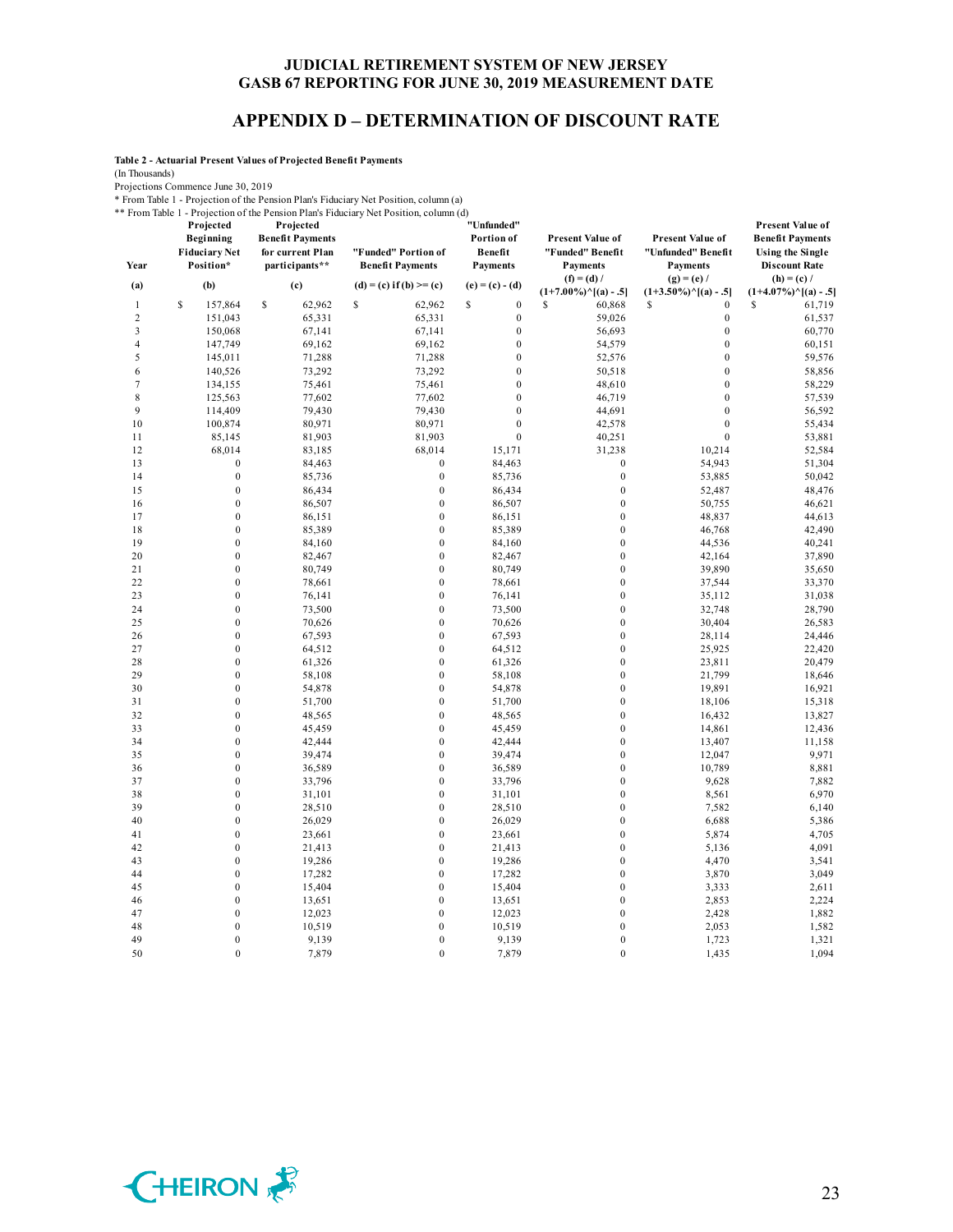### **APPENDIX D – DETERMINATION OF DISCOUNT RATE**

**Table 2 - Actuarial Present Values of Projected Benefit Payments**

(In Thousands)

Projections Commence June 30, 2019

\* From Table 1 - Projection of the Pension Plan's Fiduciary Net Position, column (a)

\*\* From Table 1 - Projection of the Pension Plan's Fiduciary Net Position, column (d)

|          | Projected                                      | Projected                                                     | Profit Table 1 - I rojection of the Pension Plan's Plutelary INCEI Ostiton, column (u) | "Unfunded"                               |                                                         |                                                           | <b>Present Value of</b>                                                    |
|----------|------------------------------------------------|---------------------------------------------------------------|----------------------------------------------------------------------------------------|------------------------------------------|---------------------------------------------------------|-----------------------------------------------------------|----------------------------------------------------------------------------|
| Year     | Beginning<br><b>Fiduciary Net</b><br>Position* | <b>Benefit Payments</b><br>for current Plan<br>participants** | "Funded" Portion of<br><b>Benefit Payments</b>                                         | Portion of<br>Benefit<br><b>Payments</b> | Present Value of<br>"Funded" Benefit<br><b>Payments</b> | Present Value of<br>"Unfunded" Benefit<br><b>Payments</b> | <b>Benefit Payments</b><br><b>Using the Single</b><br><b>Discount Rate</b> |
| (a)      | (b)                                            | (c)                                                           | $(d) = (c)$ if $(b) >= (c)$                                                            | $(e) = (c) - (d)$                        | $(f) = (d) /$                                           | $(g) = (e) /$                                             | $(h) = (c) /$                                                              |
|          | $\mathbb{S}$<br>$\boldsymbol{0}$               | $\mathbb{S}$                                                  |                                                                                        | \$                                       | $(1+7.00\%)$ <sup>^</sup> [(a) - .5]                    | $(1+3.50\%)$ <sup>^</sup> [(a) - .5]<br>S                 | $(1+4.07\%)$ <sup>^</sup> [(a) - .5]<br>\$                                 |
| 51<br>52 | $\mathbf{0}$                                   | 6,739<br>5,716                                                | \$<br>$\boldsymbol{0}$<br>$\boldsymbol{0}$                                             | 6,739<br>5,716                           | $\boldsymbol{0}$<br>\$<br>$\boldsymbol{0}$              | 1,186<br>972                                              | 899<br>733                                                                 |
| 53       | $\boldsymbol{0}$                               | 4,807                                                         | $\boldsymbol{0}$                                                                       | 4,807                                    | $\boldsymbol{0}$                                        | 790                                                       | 592                                                                        |
| 54       | $\boldsymbol{0}$                               | 4,006                                                         | $\boldsymbol{0}$                                                                       | 4,006                                    | $\boldsymbol{0}$                                        | 636                                                       | 474                                                                        |
| 55       | $\boldsymbol{0}$                               | 3,310                                                         | $\boldsymbol{0}$                                                                       | 3,310                                    | $\boldsymbol{0}$                                        | 508                                                       | 377                                                                        |
| 56       | $\boldsymbol{0}$                               | 2,710                                                         | $\boldsymbol{0}$                                                                       | 2,710                                    | $\boldsymbol{0}$                                        | 402                                                       | 296                                                                        |
| 57       | $\boldsymbol{0}$                               | 2,201                                                         | $\boldsymbol{0}$                                                                       | 2,201                                    | $\boldsymbol{0}$                                        | 315                                                       | 231                                                                        |
| 58       | $\boldsymbol{0}$                               | 1,773                                                         | $\boldsymbol{0}$                                                                       | 1,773                                    | $\boldsymbol{0}$                                        | 245                                                       | 179                                                                        |
| 59       | $\boldsymbol{0}$                               | 1,418                                                         | $\boldsymbol{0}$                                                                       | 1,418                                    | $\boldsymbol{0}$                                        | 190                                                       | 138                                                                        |
| 60       | $\boldsymbol{0}$                               | 1,128                                                         | $\boldsymbol{0}$                                                                       | 1,128                                    | $\boldsymbol{0}$                                        | 146                                                       | 105                                                                        |
| 61       | $\boldsymbol{0}$                               | 892                                                           | $\boldsymbol{0}$                                                                       | 892                                      | $\boldsymbol{0}$                                        | 111                                                       | $\rm 80$                                                                   |
| 62       | $\boldsymbol{0}$                               | 704                                                           | $\boldsymbol{0}$                                                                       | 704                                      | $\boldsymbol{0}$                                        | 85                                                        | 61                                                                         |
| 63       | $\mathbf{0}$                                   | 554                                                           | $\boldsymbol{0}$                                                                       | 554                                      | $\boldsymbol{0}$                                        | 65                                                        | 46                                                                         |
| 64       | $\mathbf{0}$                                   | 437                                                           | $\mathbf{0}$                                                                           | 437                                      | $\boldsymbol{0}$                                        | 49                                                        | 35                                                                         |
| 65       | $\boldsymbol{0}$                               | 345                                                           | $\boldsymbol{0}$                                                                       | 345                                      | $\boldsymbol{0}$                                        | 38                                                        | 26                                                                         |
| 66       | $\boldsymbol{0}$                               | 275                                                           | $\boldsymbol{0}$                                                                       | 275                                      | $\boldsymbol{0}$                                        | 29                                                        | 20                                                                         |
| 67       | $\boldsymbol{0}$                               | 220                                                           | $\boldsymbol{0}$                                                                       | 220                                      | $\boldsymbol{0}$                                        | 22                                                        | 16                                                                         |
| 68       | $\boldsymbol{0}$                               | 179                                                           | $\boldsymbol{0}$                                                                       | 179                                      | $\boldsymbol{0}$                                        | 18                                                        | 12                                                                         |
| 69       | $\mathbf{0}$                                   | 147                                                           | $\mathbf{0}$                                                                           | 147                                      | $\boldsymbol{0}$                                        | 14                                                        | 10                                                                         |
| 70       | $\boldsymbol{0}$                               | 122                                                           | $\boldsymbol{0}$                                                                       | 122                                      | $\boldsymbol{0}$                                        | 11                                                        | $\,$ 8 $\,$                                                                |
| 71       | 0                                              | 102                                                           | $\boldsymbol{0}$                                                                       | 102                                      | $\boldsymbol{0}$                                        | 9                                                         | 6                                                                          |
| 72       | $\boldsymbol{0}$                               | 87                                                            | $\boldsymbol{0}$                                                                       | 87                                       | $\boldsymbol{0}$                                        | $\tau$                                                    | 5                                                                          |
| 73       | $\mathbf{0}$                                   | 75                                                            | $\mathbf{0}$                                                                           | 75                                       | $\boldsymbol{0}$                                        | 6                                                         | $\overline{4}$                                                             |
| 74       | $\mathbf{0}$                                   | 65                                                            | $\boldsymbol{0}$                                                                       | 65                                       | $\boldsymbol{0}$                                        | 5                                                         | $\mathfrak{Z}$                                                             |
| 75       | $\boldsymbol{0}$                               | 56                                                            | $\boldsymbol{0}$                                                                       | 56                                       | $\boldsymbol{0}$                                        | $\overline{4}$                                            | 3                                                                          |
| 76       | $\boldsymbol{0}$                               | 49                                                            | $\boldsymbol{0}$                                                                       | 49                                       | $\boldsymbol{0}$                                        | $\overline{4}$                                            | $\sqrt{2}$                                                                 |
| 77       | $\boldsymbol{0}$                               | 42                                                            | $\boldsymbol{0}$                                                                       | 42                                       | $\boldsymbol{0}$                                        | $\overline{\mathbf{3}}$                                   | $\sqrt{2}$                                                                 |
| 78       | $\mathbf{0}$                                   | 36                                                            | $\mathbf{0}$                                                                           | 36                                       | $\boldsymbol{0}$                                        | $\overline{c}$                                            | $\overline{2}$                                                             |
| 79       | $\mathbf{0}$                                   | 30                                                            | $\boldsymbol{0}$                                                                       | 30                                       | $\boldsymbol{0}$                                        | $\overline{c}$                                            | $\mathbf{1}$                                                               |
| 80       | $\boldsymbol{0}$<br>$\boldsymbol{0}$           | 25                                                            | $\boldsymbol{0}$<br>$\boldsymbol{0}$                                                   | 25                                       | $\boldsymbol{0}$<br>$\boldsymbol{0}$                    | $\overline{c}$<br>$\mathbf{1}$                            | $\mathbf{1}$<br>$\mathbf{1}$                                               |
| 81<br>82 | $\boldsymbol{0}$                               | 20<br>16                                                      | $\boldsymbol{0}$                                                                       | 20<br>16                                 | $\boldsymbol{0}$                                        | 1                                                         | $\mathbf{1}$                                                               |
| 83       | $\mathbf{0}$                                   | 13                                                            | $\boldsymbol{0}$                                                                       | 13                                       | $\boldsymbol{0}$                                        | 1                                                         | $\mathbf{0}$                                                               |
| 84       | $\boldsymbol{0}$                               | 10                                                            | $\boldsymbol{0}$                                                                       | 10                                       | $\boldsymbol{0}$                                        | $\mathbf{1}$                                              | $\boldsymbol{0}$                                                           |
| 85       | $\boldsymbol{0}$                               | $\tau$                                                        | $\boldsymbol{0}$                                                                       | $\overline{7}$                           | $\boldsymbol{0}$                                        | $\mathbf{0}$                                              | $\boldsymbol{0}$                                                           |
| 86       | $\mathbf{0}$                                   | 5                                                             | $\boldsymbol{0}$                                                                       | 5                                        | $\boldsymbol{0}$                                        | $\mathbf{0}$                                              | $\boldsymbol{0}$                                                           |
| 87       | $\boldsymbol{0}$                               | 4                                                             | $\boldsymbol{0}$                                                                       | $\overline{4}$                           | $\boldsymbol{0}$                                        | $\boldsymbol{0}$                                          | $\boldsymbol{0}$                                                           |
| 88       | $\mathbf{0}$                                   | 3                                                             | $\boldsymbol{0}$                                                                       | $\mathfrak{Z}$                           | $\boldsymbol{0}$                                        | $\mathbf{0}$                                              | $\mathbf{0}$                                                               |
| 89       | $\mathbf{0}$                                   | $\overline{c}$                                                | $\mathbf{0}$                                                                           | $\overline{c}$                           | $\boldsymbol{0}$                                        | $\mathbf{0}$                                              | $\boldsymbol{0}$                                                           |
| 90       | $\boldsymbol{0}$                               | $\mathbf{1}$                                                  | $\boldsymbol{0}$                                                                       | $\mathbf{1}$                             | $\boldsymbol{0}$                                        | $\mathbf{0}$                                              | $\boldsymbol{0}$                                                           |
| 91       | $\boldsymbol{0}$                               | 1                                                             | $\boldsymbol{0}$                                                                       | $\mathbf{1}$                             | $\boldsymbol{0}$                                        | $\mathbf{0}$                                              | $\boldsymbol{0}$                                                           |
| 92       | $\boldsymbol{0}$                               | $\mathbf{0}$                                                  | $\boldsymbol{0}$                                                                       | $\boldsymbol{0}$                         | $\boldsymbol{0}$                                        | $\boldsymbol{0}$                                          | $\boldsymbol{0}$                                                           |
| 93       | $\boldsymbol{0}$                               | $\boldsymbol{0}$                                              | $\boldsymbol{0}$                                                                       | $\boldsymbol{0}$                         | $\boldsymbol{0}$                                        | $\boldsymbol{0}$                                          | $\boldsymbol{0}$                                                           |
| 94       | $\boldsymbol{0}$                               | $\mathbf{0}$                                                  | $\boldsymbol{0}$                                                                       | $\boldsymbol{0}$                         | $\boldsymbol{0}$                                        | $\boldsymbol{0}$                                          | $\mathbf{0}$                                                               |
| 95       | $\mathbf{0}$                                   | $\mathbf{0}$                                                  | $\boldsymbol{0}$                                                                       | $\boldsymbol{0}$                         | $\boldsymbol{0}$                                        | $\mathbf{0}$                                              | $\boldsymbol{0}$                                                           |
| 96       | $\mathbf{0}$                                   | $\mathbf{0}$                                                  | $\boldsymbol{0}$                                                                       | $\boldsymbol{0}$                         | $\boldsymbol{0}$                                        | $\mathbf{0}$                                              | $\boldsymbol{0}$                                                           |
| 97       | $\boldsymbol{0}$                               | $\boldsymbol{0}$                                              | $\boldsymbol{0}$                                                                       | $\boldsymbol{0}$                         | $\boldsymbol{0}$                                        | $\boldsymbol{0}$                                          | $\boldsymbol{0}$                                                           |
| 98       | $\boldsymbol{0}$                               | $\boldsymbol{0}$                                              | $\boldsymbol{0}$                                                                       | $\boldsymbol{0}$                         | $\boldsymbol{0}$                                        | $\mathbf{0}$                                              | $\boldsymbol{0}$                                                           |
| 99       | $\mathbf{0}$                                   | $\boldsymbol{0}$                                              | $\boldsymbol{0}$                                                                       | $\mathbf{0}$                             | $\mathbf{0}$                                            | $\theta$                                                  | $\mathbf{0}$                                                               |
| 100      | $\mathbf{0}$                                   | $\mathbf{0}$                                                  | $\mathbf{0}$                                                                           | $\mathbf{0}$                             | $\mathbf{0}$                                            | $\mathbf{0}$                                              | $\mathbf{0}$                                                               |
|          |                                                |                                                               |                                                                                        |                                          | $588,346 + S$<br>$\mathbf s$                            | $856,981 = S$                                             | 1,445,327                                                                  |

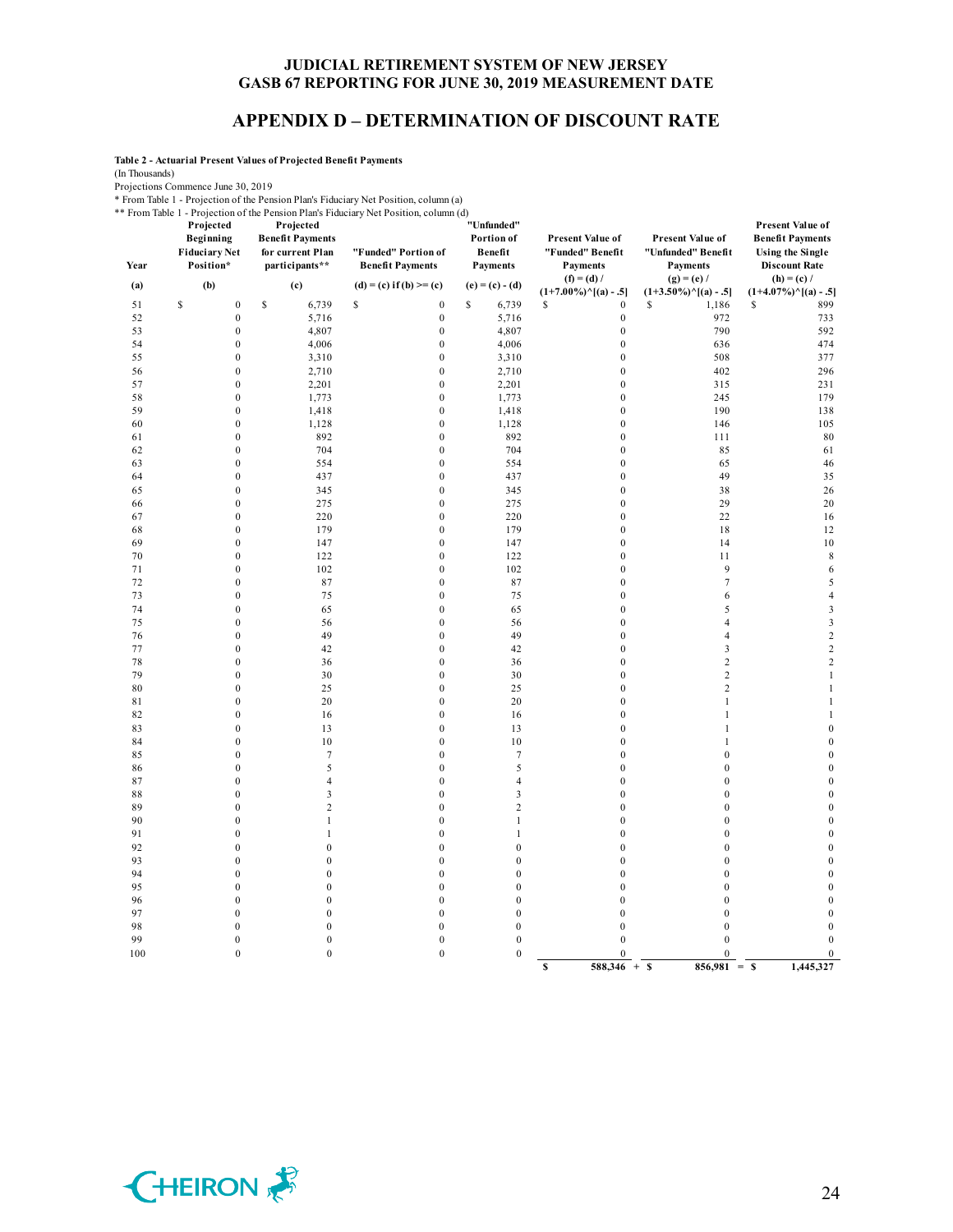### **APPENDIX E – GLOSSARY OF TERMS**

### **1. Actuarially Determined Contribution**

A target or recommended contribution for the reporting period, determined in conformity with Actuarial Standards of Practice based on the most recent measurement available when the contribution for the reporting period was adopted.

#### **2. Actuarial Valuation Date**

The date as of which an actuarial valuation is performed. This date may be up to 24 months prior to the measurement date and up to 30 months prior to the employer's reporting date.

### **3. Entry Age Actuarial Cost Method**

The actuarial cost method required for GASB 67 calculations. Under this method, the actuarial present value of the projected benefits of each individual included in an actuarial valuation is allocated on a level basis over the earnings of the individual between entry age and assumed exit ages. The portion of this actuarial present value allocated to a valuation year is called the Service Cost. The portion of this actuarial present value not provided for at a valuation date by the actuarial present value of future service costs is called the Total Pension Liability.

#### **4. Measurement Date**

The date as of which the Total Pension Liability and Plan Fiduciary Net Position are measured. The Total Pension Liability may be projected from the Actuarial Valuation Date to the Measurement Date. The Measurement Date must be the same as the Reporting Date for the plan.

### **5. Net Pension Liability**

The liability of employers and nonemployer contributing entities for employees for benefits provided through a defined benefit pension plan. It is calculated as the Total Pension Liability less the Plan Fiduciary Net Position.

### **6. Plan Fiduciary Net Position**

The fair or market value of assets.

### **7. Reporting Date**

The last day of the plan or employer's fiscal year.